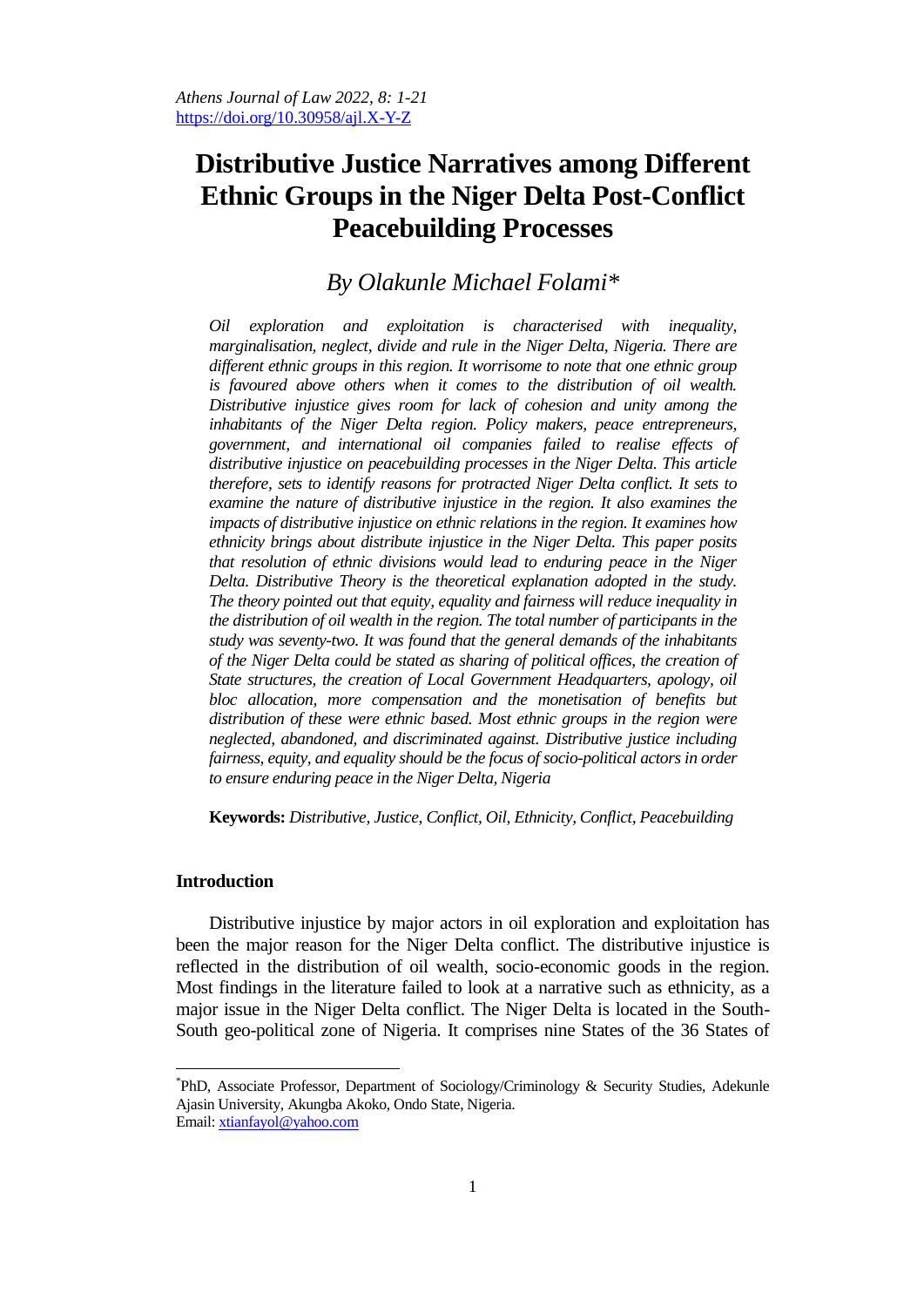Nigeria. The States include: Abia; Akwa-Ibom, Bayelsa, Cross-River; Delta; Edo; Imo; Ondo and Rivers. The Niger Delta region comprises several nationalities, including, Ogoni, Ikwere, Ekpeye, Ogba, Egbema, Engenes, Abua, Isoko, Urhobo, Itsekiri, Kwale and others<sup>1</sup>. The region covers the area of about  $70,000$  square kilometres with an estimate of over 31 million people of which 16,092,797 are males and  $15,131,780$  females.<sup>2</sup>

In the Niger Delta region, the dominant occupations are farming and fishing<sup>3</sup>. There are oil mineral deposit and other natural resources in the region, which include timber, cocoa, rubber, coal and  $\text{tin}^4$ . The Shell-BP started oil exploration at Oloibiri in the Niger Delta in  $1956^5$ . As of January 1, 2012, Nigeria's oil reserves stand at 36.2 billion barrels  $(5.61 \times 10^{9} \text{ m}^3)$ . The Niger Delta region produces one fifth of world oil and gas, making Nigeria the  $6<sup>th</sup>$  largest oil producing nation in the world and Africa"s biggest oil producer. The proceeds of oil production in Nigeria largely end up in the pockets of a few cabals<sup>6</sup>. According to Idoko<sup>7</sup> the "black gold"" has become a ""cabal gold"" in the hands of few who hold political power. The Niger Delta region is affected by lack of security of life and poverty, as well as a lack of infrastructure, wanton ecological damage, theft and unjust distribution of revenue from the sale of oil. Ekpolomo said that conflict in the Niger Delta is as a result of ethnicity, politics of corruption and embezzlement of funds by the government officials, and apathy by the Federal Government, multinational oil and gas companies when it comes to the development of the region<sup>8</sup>.

 This study examines ethnicity as a major factor in the Niger Delta. It examines how ethnicity brings about distributive injustice in the Niger Delta. This paper posits that resolution of ethnic divisions could lead to enduring peace in the Niger Delta. This paper is divided into sections and subsections. Section One provides introduction while section Two explains distributive justice and ethnicity. Section Three provides the contextualisation of the study. Section Four examines different dimensions of the conflict. Section Five consists of method while the Sixth section discusses the findings. The final section provides the conclusion which sees ethnicity as an important narrative in the quest for the Niger Delta conflict resolution.

#### **Contextualising the Niger Delta Conflict**

The history of the Niger Delta conflict can be traced to the period of amalgamation, by the British of the Southern protectorate, the Northern

 ${}^{1}$ Ajodo-Adebanjoko (2017).

 ${}^{2}$ Egere (2021).

 $3$ Akintunde & Hile (2016).

 $4$ Kew & Phillips (2013).

<sup>5</sup>Anifowose, Lawler, Horst & Chapman (2008).

 ${}^{6}$ Kalejaye (2012).

 $7$ Idoko (2013).

<sup>8</sup>Ekpolomo (2015).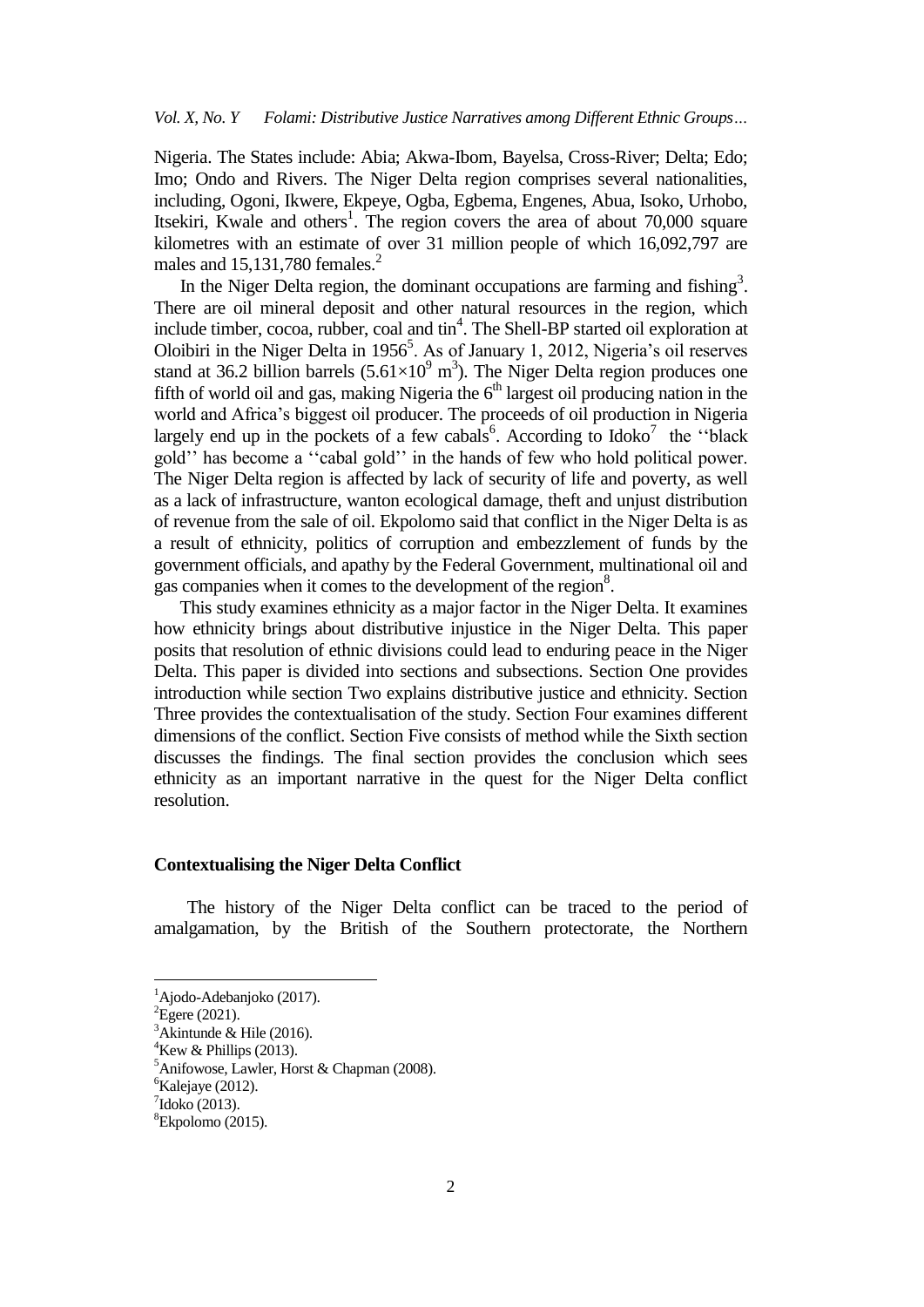protectorate and the Lagos colony. According to Olukoshi & Laakso<sup>9</sup> the Colonial Government's Mineral Ordinance of 1914 (section 1) stated that the entire property and control of all mineral on the land, and under the rivers, streams, water courses in Nigeria, is and shall be vested in the colonial power. The ordinance was replicated in the Nigerian Independent Constitution. The ordinance provides that every piece of land within the geographical entity called Nigeria belongs to the Federal Government of Nigeria and must be made available for use whenever needs arise. The law removes control over the land and its resources from the Niger Delta inhabitants.

The Niger Delta environmental and human rights abuses led to the establishment of the Henry Willink Commission by the colonial government in 1957 to inquire into the minority groups" concerns and to allay their fear. The commission recommended, among other things, that the Niger Delta region be treated as a special area for development. The committee"s recommendations led to the creation of the Niger Delta Development Board (NDDB) in 1960, which was created to address to the development issues in the region. Lack of funds and political turmoil marked its operations<sup>10</sup>. The same fate befell the development of the Niger Delta in 1976 when eleven river basin authorities were created in the country, and the Niger Delta River Basin Authority (NDRBA) was deliberately starved of funds because of the fear that such funds may be diverted to sponsor unrest in the region $11$ . The oil Mineral Producing Area Development was also created (OMPADEC) in 1992, and the Niger Delta Development Commission (NDDC) in 2000. They were all created for the socio-economic development of the Niger Delta region. Okpongkpong notes that the initiatives generally failed due to ethnic politics in the country, and they were also used to prevent the Niger Delta indigenes from occupying sensitive political positions in the country<sup>12</sup>. According to Jekayinfa<sup>13</sup> ethnic tension began in the Niger Delta during the colonial era when one ethnic group was favoured over others. This is reflected in the struggle for socio-political economic development among the various ethnic groups. Ethnicity has become a major problem and has adversely affected issues concerning Niger Delta development. Arguably, and given what has happened historically, the three hegemonic groups are usually united to conspire when it comes to the issues concerning the Niger Delta. The groups are the Yoruba, Hausa and Igbo. They usually pay "lip-service" to the development of the region. This is evident in the petroleum industry bill presented before the National Assemblies, which until today has not passed into law.

The politicisation of the development of Niger Delta also surfaces in the derivation formula, which allocates certain percentages of total oil earnings to each State in the region from the federation account. Anugwom<sup>14</sup> notes that there was a battle about the oil derivation formula between the Nigerian legislative arm of

<sup>&</sup>lt;sup>9</sup>Olukoshi & Laakso (1996).

<sup>10</sup>Ajodo-Adebanjoko (2017).

 $11$ Nuoli (1978).

 $12$ Okpongkpong (2003)

 $13$ Jekayinfa (2002).

 $14$ Anugwom (2001).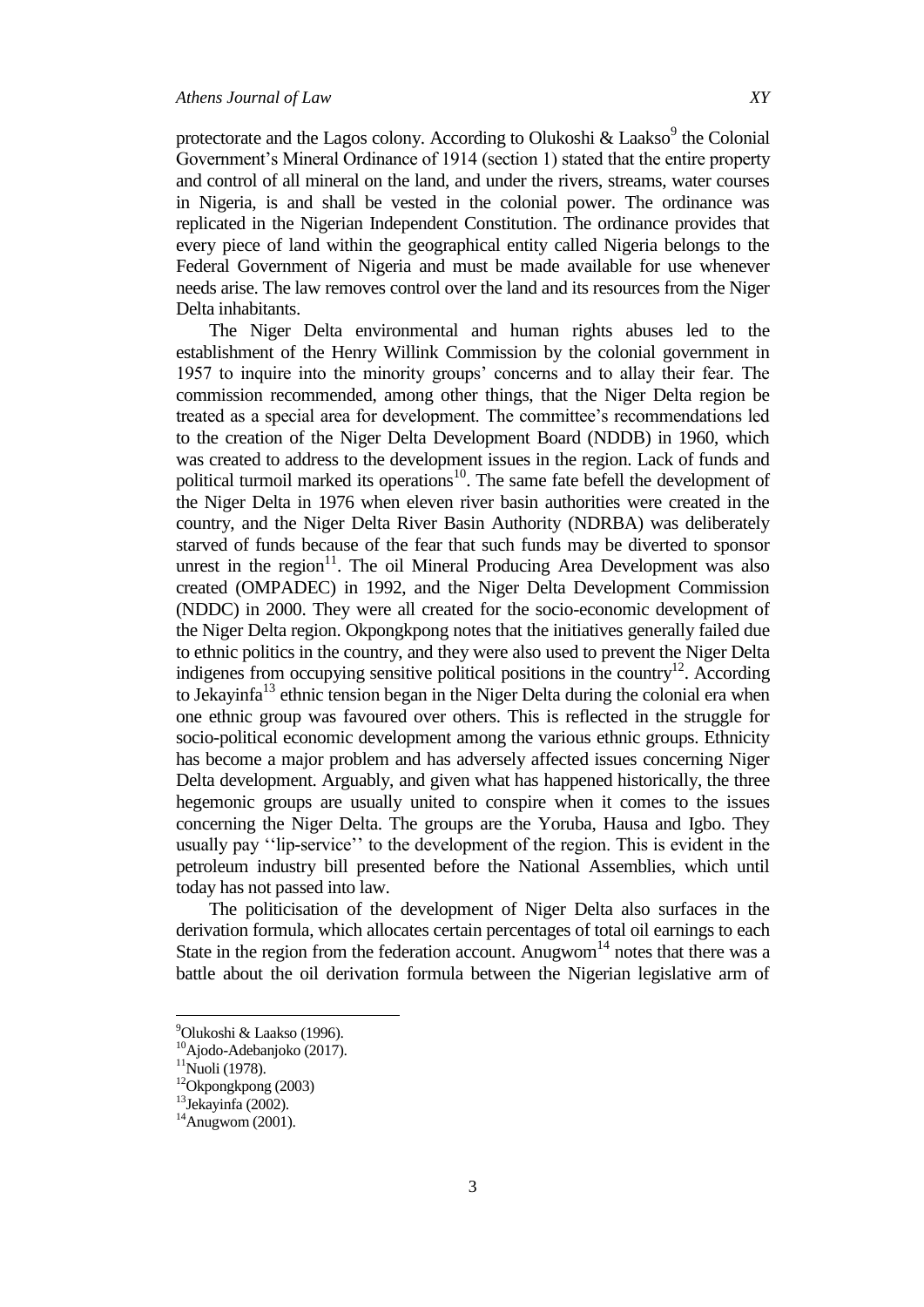government and the Niger Delta people before a 1.5% special fund increment was approved in 1980 for the development of the oil mineral producing areas. However, the oil revenue sharing formula has been the subject of much controversy even before Nigerian independence. Ojo notes the oil revenue sharing formula in the pre-independence  $era^{15}$ . In 1958, 50% of oil derivation was allotted to each State in the region; in 1968 it was reduced to 10%. The status quo was maintained until 1999 before it was increased to 13%. Attempts to increase it beyond 13% were rebuffed by the legislators from the Northern part of Nigeria. The argument was that the oil belongs to the entire country but the land belongs to the indigenes of the Niger Delta<sup>16</sup>. This position is buttressed by the existing Land Use Act, which was inherited from the colonial masters $^{17}$ .

To compound the problems of the Niger Delta inhabitants, many leaders have also called for an end to the derivation formula. The Governor of the Central Bank of Nigeria, Sanusi Lamido Sanusi in an interview with the Financial Times, in 2012 noted that Boko Haram, poverty and the general unrest in the Northern part of the country is a result of the lower sums they get from the Federation Account compared with the oil producing States which get 13% derivation every month. The same position was echoed by the Niger State Governor Aliyu Babangida<sup>18</sup>. He called for a review of the revenue sharing formula to 'reflect current realities'. He went further to say that the North, apparently is beginning to see the extra funds allocated to oil producing States under the 13% derivation allocation as an injustice that ought to be redressed, and a direct cause of the Boko Haram onslaught. The Governors from the Niger Delta States saw these provocative statements from two leading Northern elites as political manipulation and calculated attempts to put the Niger Delta in perpetual poverty. This reflects the political tension between the North and the Niger Delta. Makinde  $\&$  Adeyoke<sup>19</sup> note that the Oil Pipelines Act 1996, the Petroleum Decree of 1969, the Land Use Decree 1978, the Exclusive Economic Zone Act 1979, the Oil Mineral Pipeline Decree 1990, the Petroleum Decree 1991, the Land (title vesting) Decree 1993, the National Inland Waterways Decree 1997 and other relevant legislations, including those dealing with revenue allocation, are all offshoots of colonial ordinances. These laws taken together vest all the land where oil is extracted, produced, transported, stored, and the proceeds thereof, in the State and are therefore sources of conflict in contemporary times. However, the indigenes of where oil is found can only be paid compensation and the amount to be paid as compensation cannot be determined by the Niger Delta people<sup>20</sup>.

The inhabitants of the region formed social movements to address environmental and human rights abuses. The Immigration and Refugee Board of Canada (1998) notes that the Ijaw National Congress (INC) was formed in 1991 to challenge

 $\ddot{\phantom{a}}$ 

 ${}^{15}$ Ojo (2010).

 $16$ Iyobhebhe (2005).

<sup>&</sup>lt;sup>17</sup>Mbanefo & Egwaikhide (1998).

 $18$ Wallis (2012).

<sup>19</sup>Makinde & Adeyoke (2007).

 $20$ Omorogbe (2003).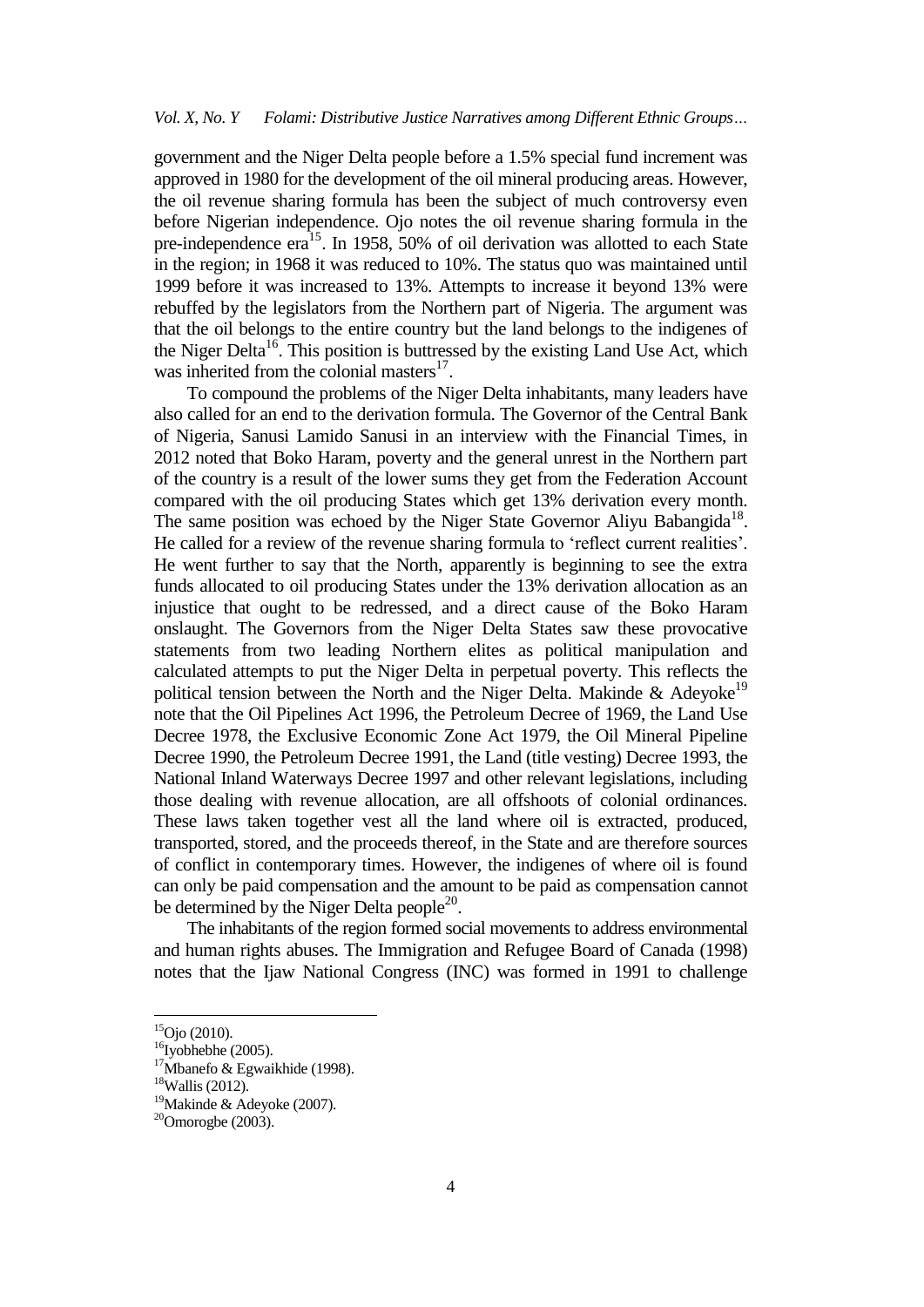environmental and human rights abuses in the region. The congress came together to bring Ijaw nationality under one fold, to forge ahead politically, economically and socially within the Nigerian federation. The aim of the organisation is to achieve peace and justice for the Ijaws nationwide.

Human Rights Watch<sup>21</sup> reports that December 1998 was critical for the Ijaw. The day was a political turning point in the life of the region. The Ijaw Youth Conference (IYC) is made up of all the Ijaw at Kaima. The conference was attended by Ijaw youth drawn from over five hundred communities, which represented over forty Ijaw clans. Representatives of twenty-five various organisations signed the memorandum that crystallised the Ijaw struggle for resource control and self-determination. According to Courson<sup>22</sup>, IYC through lobby and petitions to the Federal Government demanded three contiguous, autonomous and homogenous Ijaw States namely: Bayelsa, Toru Ebe, and Oil River States along the coast of Niger Delta. This demand was largely borne out of the fact that the Ijaws, the fourth largest nationality in Nigeria, did not have any State of their own as noted above. Nwajiaku highlights that for political reason the Ijaw was divided into six States.<sup>23</sup> The other three major nationalities (Hausa-Fulani, Igbo and Yoruba) all have three or more States in the federation. Courson<sup>24</sup> notes that in 1996 the Administration of General Sani Abacha announced the creation of Bayelsa State for the Ijaw while creating more States and Local Government Areas in Nigeria. This was the same period Warri Southwest Local Government Area (LGA) was created with headquarters in Ogbe–Ijoh, and another LGA was created for the Ijaws in Ondo State with headquarters at Igbekebo. The LGA created in Ondo State for the Ijaw in Ondo State like the Warri South west and resulted in a violent conflict between the Ijaw in Ondo State and the Ilaje. The Ilajes argued that the Ijaws are tenants, and therefore should not be entitled to political self-rule. In short, the LGA headquarters re-relocation led to protracted conflict between the Ijaw and Itsekiri of Warri, and Ijaw and Ilaje.

The conflict in the Niger Delta can also be traced to the historical antecedent of the three major ethnic groups in the region (Imobighe, 2002). According to  $Okoh<sup>25</sup>$ , there are some undisputed assertions in the literature on the rightful owner of Warri in Western Niger Delta. First, there are three ethnic nationalities in Warri that is Itsekiri, Urhobo and Ijaw. Second, the ethnic groups have lived in Warri for over a hundred years. Third, the three ethnic nationalities have no other place that can be called ""home"" and lastly, all the three ethnic groups claim to be the original settlers, i.e., the indigenous. According to Okwechime<sup>26</sup> most of the intratribal conflicts are basically about land and tenancy issues. These conflicts erupt as a result of oil fields located on particular pieces of land. The notables among such conflicts are: the Ayankoroma/Egbo conflict; the Gbekebo/Oforiagbala conflict; the Oboro/Olota conflict; the Ayakoroma/Okwagbe conflict; the Bomadi/Ororoama

 $^{21}$ Human Rights Watch (1999).

 $22$ Courson (2007).

 $23$ Nwajiaku (2005).

 $24$ Courson (2007).

 $25$ Okoh (2016).

 $^{26}$ Okwechime (2013).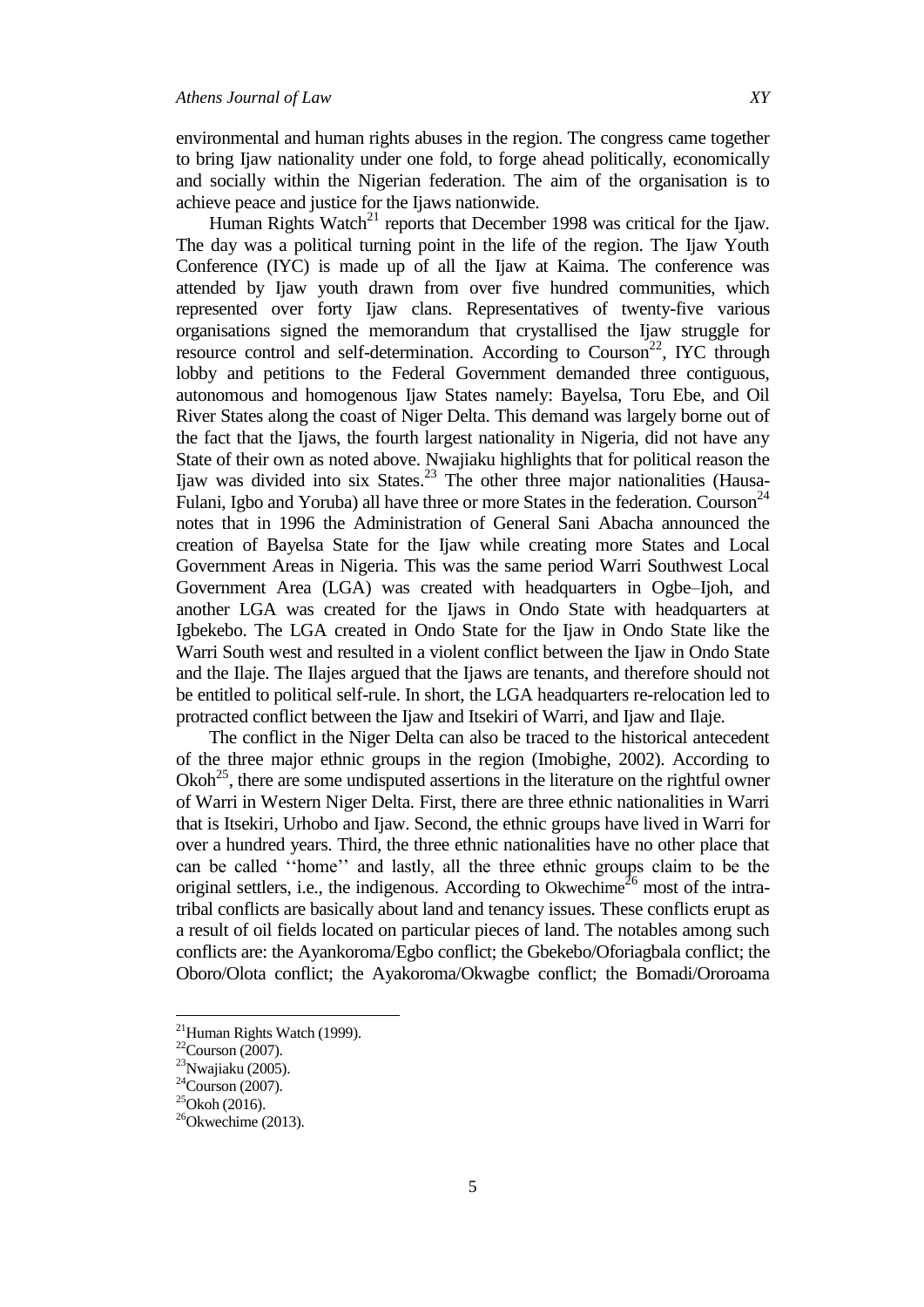conflict; the Ogbe-Ijoh/Aladja conflict; the Okerenkoko/Ogidigben conflict; and, the Kpakiama/Ofoni conflict.

#### **Political Conflict**

The Nigerian general elections in 2003, according to Campbell (2008), heightened the already tense situation in the Niger Delta. The election provided an opportunity for the militarisation of the region. Politicians gave arms and ammunition to militant groups to further their electoral aims. The elections were marred by rigging and violence<sup>27</sup>. After the elections, the arms and ammunition ended up or stayed in the hands of militant groups, who used the arms for the regional campaigns and to terrorise the multinational oil companies, foreigners, oil workers, security agents and government officials $28$ .

Human Right Watch<sup>29</sup> notes that most of the guns bought by politicians ended up in the hands of their supporters who now use them to rob innocent citizens, and create a regime of tension and fear in the region. Joab-Peterside<sup>30</sup>noted that the 2003 elections in the Niger Delta were nothing but a charade and violent struggle for the control of the resources of the region by the ruling class, and their desire to continue to exploit the region (16). Historically, following the dawn of democracy in Nigeria in 1999, a number of ""guerrilla"" movements have sprung up in the Niger Delta. Militant groups in the region have taken up arms against the Federal government of Nigeria because of corrupt practices of political elites, long-term neglect and collusion with multinational oil companies to share the oil wealth $31$ . The movements have come up with both old and new demands from the oil companies and the Federal Government of Nigeria. Prominent among such groups are the Movement for the Emancipation of the Niger Delta (MEND), The Niger Delta People Volunteer Force (NDPVF), the Joint Revolutionary Council (JRC), and the Movement for the Survival of the Ijaw Ethic Nationality (MOSEIN). According to Hunsaker-Clark (2009) the first violent militant group to emerge in the region was the Niger Delta People"s Volunteer Force (NDPVF) in 2003, which was formed by Mujahid Dokubo- Asari. The group demanded redress for the human and environmental abuses in the Niger Delta from the multinational oil companies and federal government. In the same year, another group named the Niger Delta Vigilante Group (NDV) led by Atake Tom was formed.

Militant groups in the region have taken up arms against the Federal government of Nigeria because of corrupt practices of political elites, long-term neglect and collusion with multinational oil companies to share the oil wealth $32$ . The two groups shared similar characteristics. They were militant groups from the

 $\ddot{\phantom{a}}$ 

 $^{27}$ Emeseh (2011).

 $28$ Otuchikere (2010).

 $^{29}$ Human Rights Watch (1999).

<sup>30</sup>Joab-Peterside (2007).

<sup>31</sup>Olufowobi, Ihuoma, Adebayo, Adepegba & Okpi (2012).

<sup>32</sup>Olufowobi, Ihuoma, Adebayo, Adepegba & Okpi (2012).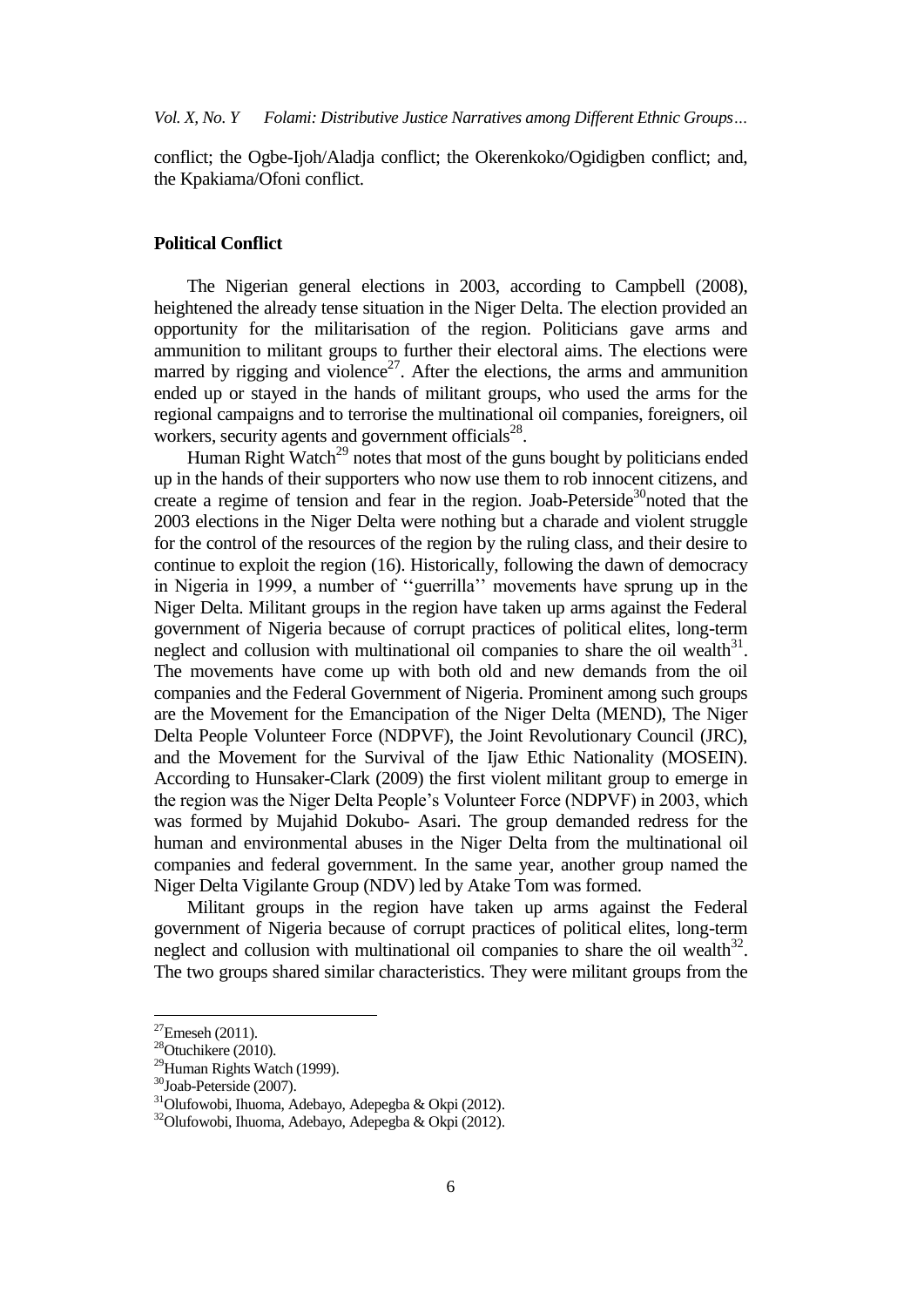same ethnic origin, their operations were focused on Port Harcourt and it suburbs. There were other ethnic militia groups which began as local University fraternities. These groups adopted names largely associated with western sub-culture groups which include the Icelanders, Greenlanders, KKK and the Vulture. These groups were constituted mainly by young men from Warri, Port Harcourt, Ilaje and other sub-urban areas in the region $33$ .

The militant groups engaged in "guerrilla" warfare with the Federal Government. They attacked oil pipelines, were involved in oil smuggling, killed oil workers, and kidnapped oil workers and the affluent in the country. The militants attacked police, military and oil installations. At times, the militant groups also operated in other regions beyond the Niger Delta, such as Lagos in the South west and Abuja in the North. To receive the attention of the international community, the militants have attacked pipelines and offshore facilities in the *Bright of Benin* and Lagos harbour<sup>34</sup>. Militants also targeted Chevron pipelines in Lagos international harbour after amnesty was given to them by the government<sup>35</sup>. They carried out the attack to show their grievance to the whole amnesty arrangement<sup>36</sup>. Asuni<sup>37</sup> reported that the Nigerian government arrested and prosecuted some of the militant members but all were later released as a result of the amnesty agreement that government signed with the militant groups in 2007. After the peace agreement in 2009, some of the militant groups were however not satisfied. They decided to return to jungle and resumed attacks on oil workers and oil installations. For instance, as a result of renewed attacks on oil installations and oil workers, the Nigerian army descended heavily on the belligerent militant groups led by John Togo. John Togo was killed and his hideout, Oporoza in the Gbaramatu Kingdom was destroyed<sup>38</sup>. In the Niger Delta, protests by women have never included hostage taking until 2003. According to Abiola<sup>39</sup>, in an extreme reaction to the deplorable environmental conditions, about six hundred women in the region took hostage of about seven hundred oil workers from different nationalities.

## **Distributive Justice and Ethnicity**

 Distributive justice is a method of sharing benefits and burdens of lives between members of a society or community<sup>40</sup>. The benefits and burden could be classified as social, economic or moral. Maiese $41$  argues in some cases, the thing to be distributed is not a benefit, but a burden (2). The principles of distributive justice arrange how the benefit and burden *ought* to be shared or distributed among

<sup>&</sup>lt;sup>33</sup>Ojo-Olatunde (2002).

 $34$ Emued (2013).

<sup>35</sup>Gleichmann, Odenwald, Steerken & Wilkinson (2004).

<sup>36</sup>Gleichmann, Odenwald, Steerken & Wilkinson (2004).

<sup>37</sup>Asuni (2009).

<sup>38</sup>Amnesty International (2009).

<sup>39</sup>Abiola (2002).

 $^{40}$ Armstrong (2012).

 $41$ Maiese (2013).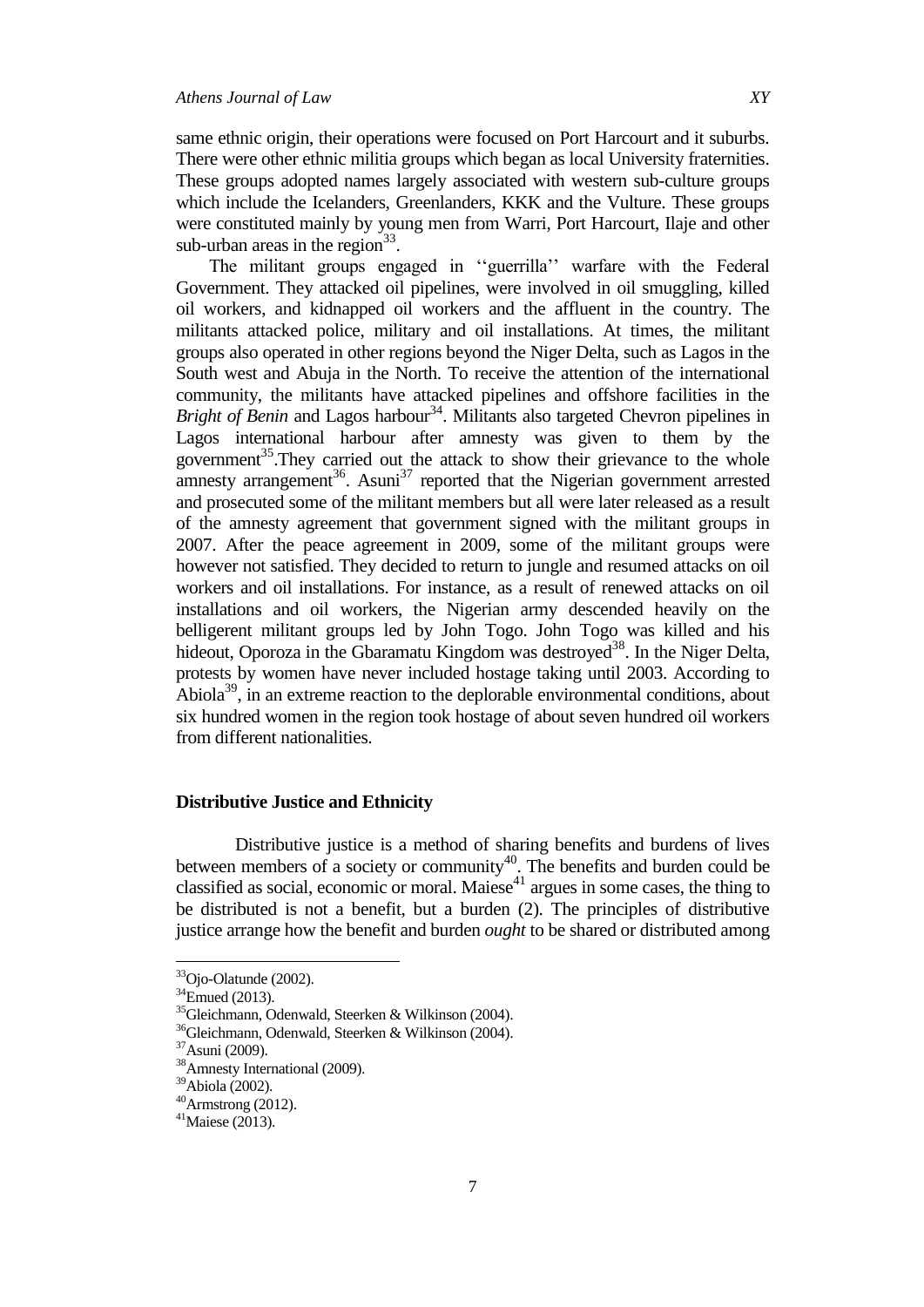members of a given society<sup>42</sup>. The concepts of what, how, where, when, who, whom and which are very important in distributive justice. According to Waldron<sup>43</sup>, distributive justice involves choosing criteria for the distribution of something valuable among people who have some claim to a common social good or benefit. The most important thing is that distribution must follow the principle of "fair share". Fair allocation of resources among diverse members of a community is paramount in distributive justice<sup>44</sup>. Fair allocation depends on the pattern, procedure and total amount of goods or quantity of burden to be shared. Rawls<sup>45</sup> argues that one's place of birth, social status, and family influences are matters of luck and should not unduly influence the amount of benefit we receive in life. He maintains that the job of distributive justice is to limit the influence of primordial sentiment so that socio-political and economic benefits might be distributed more fairly and to everyone's advantage. Nozick<sup>46</sup> believes that distributive justice is a matter of setting down rules that individuals should follow in acquiring and transferring resources and benefits.

The aim of distributive justice, according to Maiese is not to achieve any particular outcome of distribution, but rather to ensure a fair process of distribution. In human society, the number of available resources and wealth are scarce and limited. Procedure, pattern and the process of distribution have always been contestable. Therefore, available resources must be rationalised among members of society. If the principle of rationalisation is based on the principle of equity and fairness, generally, it is assumed that justice is done and served. Rescher<sup>47</sup> says that the morally acceptable form of distribution is "fair share". There are three identified principles of distribution which have become acceptable as "fair share". They include equality, equity, and need $48$ .

The first principle of distribution is equality. Rawls<sup>49</sup> and Dworkin<sup>50</sup> claim that equality is a strong norm in contemporary democratic societies such as USA, UK and other Western nations, where social and economic justice movements appeal to the principle of equality when decrying the inequalities, we see around us. The equality principle determines who gets what and how goods will be distributed equally among all persons<sup>51</sup>. This principle falls into economic criticism because individual wants are different, even in a socialist economy. Dworkin<sup>52</sup> argues that a person who worked so that he would have enough resources for a rainy day is not treated with equal dignity if he is required to subsidise the person who did not work or save, despite being conscious of the

 $\ddot{\phantom{a}}$ 

<sup>48</sup>Rawls (1971). <sup>49</sup>Rawls (1971).

 $42$ Armstrong (2012).

 $43$ Waldron (2010).

<sup>44</sup>Rawls (1971).

<sup>45</sup>Rawls (1971).

<sup>46</sup>Nozick (1974).

 $47$ Rescher (2002).

 $50$ Dworkin (1971).

 $51$ Deutsch (1985).

 $52$ Dworkin (1971).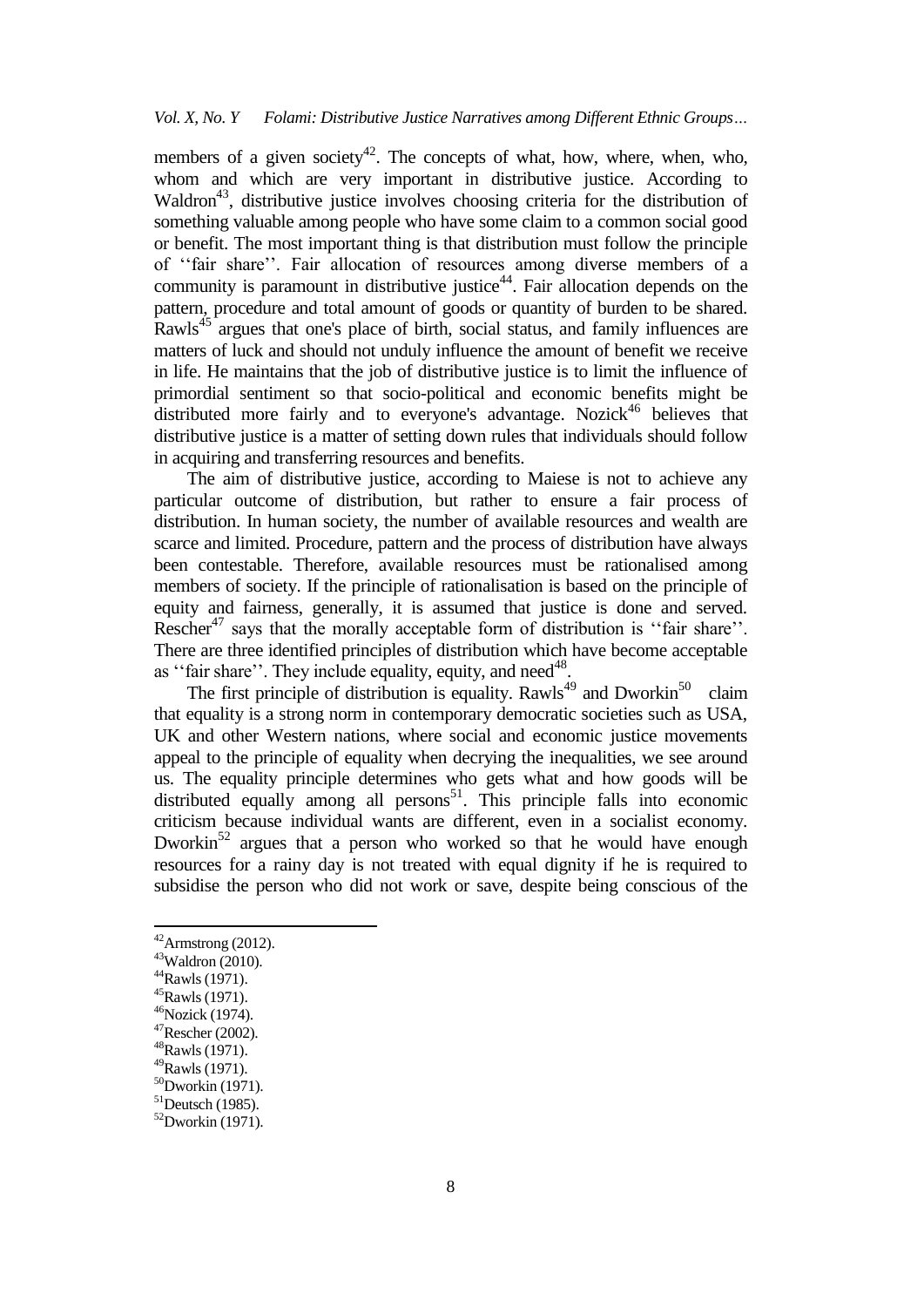consequences and despite having had the opportunity to do so. This is in line with the second principle of distribution, namely equity. This includes distribution of benefits in proportion to the individual's contribution<sup>53</sup>. It is based on the individual"s ability to produce. Those who make a greater productive contribution to the society deserve to receive more benefits. Thus, in theory, people who work harder in more valuable jobs should earn more money<sup>54</sup>. This sort of distribution is typically associated with an economic system where there is equal opportunity to compete, such as a capitalist economy. In competitive systems, wealth or goods might also be distributed according to effort or ability<sup>55</sup>. The third principle is need/desert, where benefits/burden is distributed according to individual or group need, so that people would get an equal outcome. Individuals that need more social benefits or goods will receive more, as occurs when governments offer social support based on size of family<sup>56</sup>, or states provide reparations payments to victims.

The conflict in the Niger Delta, contrary to many popular views, is not far from ethnic or tribal conflict over oil exploitation and exploration. It is essentially about economic rights, environment rights, and unequal distribution of oil wealth in the region<sup>57</sup>. Enemugwem<sup>58</sup> notes that the issue of marginalisation and underdevelopment of Niger Delta was discussed towards the end of colonial rule in Nigeria before oil became a factor in the national politics in 1957. Taking a look at how distributive injustice and ethnic conflict are related. For example, Nigeria, with its abundant oil resources has the capacity to produce about 3.2 million barrels of oil per day. Ethnic conflict has had untold effects on oil production. Nigeria can no longer meet the Organisation of Petroleum Exporting Countries" (OPEC) production quota. The country"s oil production level dropped below 1 million barrels per day (mbpd) owing to frequent shut-ins due to renewed attacks on oil facilities in the Niger Delta region. The United Nations Secretary General (2004) reports that prior to the escalation of violent attacks on oil installations, Nigeria produced between 2.5 and 2.6 million barrels of crude oil per day. Douglas<sup>59</sup> opines that the ethnic nationalities in the Niger Delta have become observant of the marginalisation tacit of the major ethnic nationalities in Nigeria. These major ethnic nationalities control political power and resources at the Federal level to their advantage. The ethnic minorities in the Niger Delta lack political power to make meaningful socio-economic policies in their favour. The balance of power in Nigeria is based on the supremacy of the "sectional" or "national" interests over local rights. Bassey $^{60}$  notes Nigeria is a country where a powerful group of individuals, with the aid of State apparatuses, are able to influence national decisions in his/her favour to create an ethnic agenda, distort history, and, ensure inequality in the allocation and distribution of resources.

 $\overline{\phantom{a}}$ 

<sup>&</sup>lt;sup>53</sup>Maiese (2013).

<sup>54</sup>Maiese (2013).

<sup>55</sup>Maiese (2013).

<sup>56</sup>Maiese (2013).

<sup>57</sup>Waldron (2010).

 $58$ Enemugwem (2009).

<sup>59</sup>Douglas (1999).

 ${}^{60}$ Bassey (2002).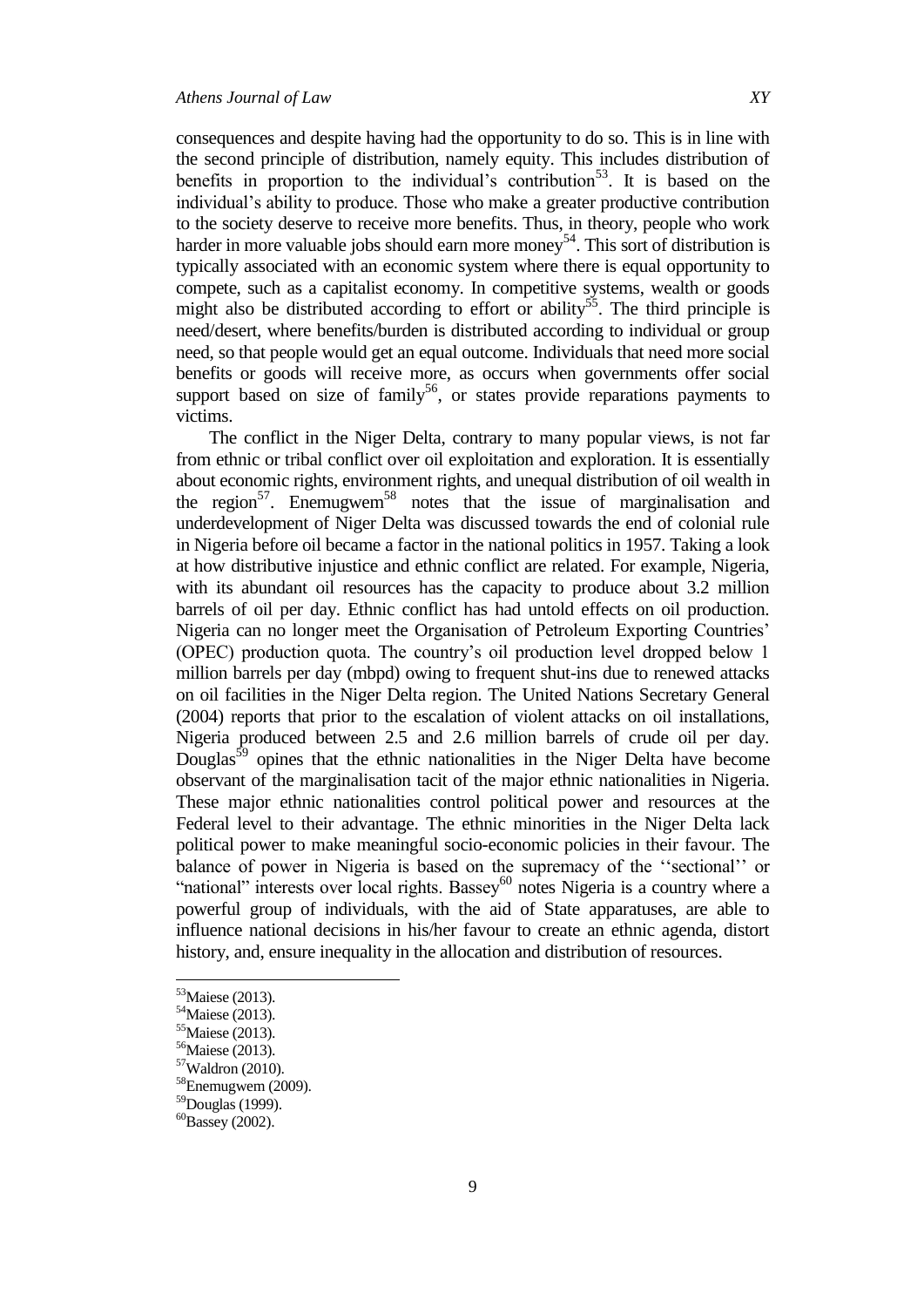The Ijaw ethnic nationality in the Niger Delta constitutes a large area where government generates its major source of revenue. As a result of oil patronage, the area has been divided into various coastal States. In the early 1990s, according Martinez-Alier<sup>61</sup> the socio-economic, environmental and human rights abuses among the Ijaws in the hands of the multinational oil companies and the Federal Government of Nigeria increased tremendously. These subsequently increase agitation for resource control and self-rule. The ethnic groups were not happy about their predicaments, the socio-economic conditions and human rights abuses by the Federal Government Joint Military Task Force and multinational oil companies. According to  $Okolo^{62}$  the internal uprisings within the Niger Delta are a product of divide and rule mechanisms employed by the State and multinational oil companies among the inhabitants of the region. The State and multinational oil companies have used the allocation of oil fields and oil installations to determine the communities that would receive high patronage and royalty<sup>63</sup>. Distributive justice is central to a meaningful post conflict peace process, whether rooted economically, socially or politically. In any situation of distributive injustice, renewed conflict is more likely $64$ . Efforts to ensure a just distribution of benefits/burden, is therefore key to peacebuilding processes. The next subsection contextualises the Niger Delta conflict.

## **Method**

This study is a qualitative research. It uses purposive method of data collection to achieve its objectives and research questions. This section of the paper discus location of the study, sampling technique, data collection, and data analysis.

#### **Location of the Study**

The study location was Warri Kingdom, which is situated in the Warri Southwest Local Government Area with its headquarters in Ogbe-Ijaw, Delta State, Nigeria. Delta State is situated in the Niger Delta, Southsouth region of Nigeria, which is one of the World"s largest wetlands, and Africa"s largest delta covering about 70,000km<sup>2</sup>. The region is situated on the accumulation of sedimentary deposit transported by the Niger and Benue Rivers<sup>65</sup>. The Niger Delta is a low topography region with many streams, rivers and coastal lanes. It commences in the north at a place called the south of Aboh, which is also known as Obotoh, where Niger River fork into the Forcados Rivers. On the west, the

 $\ddot{\phantom{a}}$ 

<sup>&</sup>lt;sup>61</sup>Martinez-Alier (2002).

 ${}^{62}$ Okolo (2008).

 $63$ Okolo (2008).

 $64$ Maiese (2013).

<sup>65</sup>World Bank Report (1995).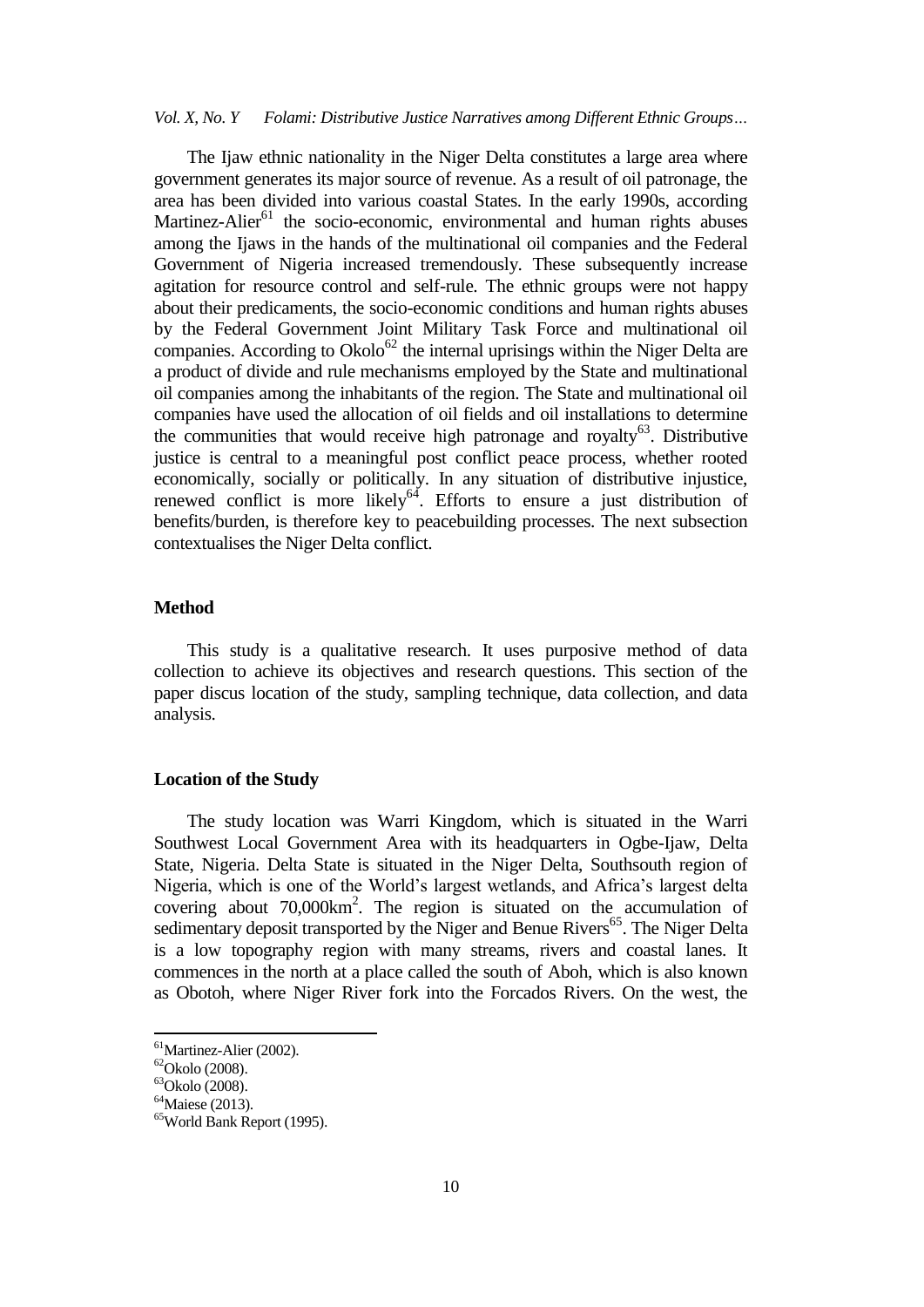Niger Delta is bordered by Osun and Ogun State; on the east, it is bordered by the Bakassi peninsula, in the Republic of Cameroun, and the south by the Atlantic Ocean.

There are sixty ethnic groups in the Niger Delta. The total population of the region is about thirty-two million (Nigerian Population Census, 2005). There are five major ethnic groups in the Niger Delta, they are: Ijaw, Yoruba, Edo, Igbo and Delta Cross. Other notable ethnic minority groups in the region include Ikewere, Isoko, Kwale, Itsekiri, Ogba, Ogoni, Urhobo and a host of others. The Ijaw ethnic group has formed a nation as a consequence of conflict over oil resources. They are estimated to be ten percent of the Nigerian population (Central Intelligent Agency, 2008). The study was carried out in Warri Kingdom, Warri southwest Local government area, Delta State, Nigeria. The Area was selected because it is located in the Niger Delta region where gross violations of environmental and human rights took place as a result of conflict. Warri Kingdom has the largest deposit of crude oil in the Niger Delta. It has a number of oil companies and oil installations. Different forms of conflict have taken place in the Kingdom, such as political conflict between the Ijaw and the Itsekiri, environmental crisis between the inhabitants of the Kingdom and multinational oil companies, and human rights abuses resulting from the destruction of the community by the Federal Government Joint Military Task Force.

The study was carried out in 2016; nine years after amnesty and post conflict reparations were awarded to the militant groups. When the researcher visited the region during the period of data collection, evidence of conflict was visible all over the Kingdom. There were burnt houses, destroyed amenities and the numbers of people in the community scant. Military, police and other security outfits were present in different locations in the Kingdom. Fear and apprehension were clearly present among the inhabitants. The researcher was only able to enter the Kingdom with the support of an ex-militant and consent of the leaders of communities selected for this study: Itsekiri, Ijaw, and Urhobo.

#### **Sampling Techniques**

Qualitative sampling techniques were used in this study. A purposive method was used to select the towns and villages that participated in the study. The participants were also selected purposively based on socio-economic attributes which reflected a balanced of representation in the selected study area. These methods of sampling were used because it was an explorative study that sought an in-depth understanding of the problem. This study required face-to-face interaction. The total number of participants in the study was seventy-two. Six participants did not continue with the study. They withdrew their initial consents during the visits of the researcher to the study location.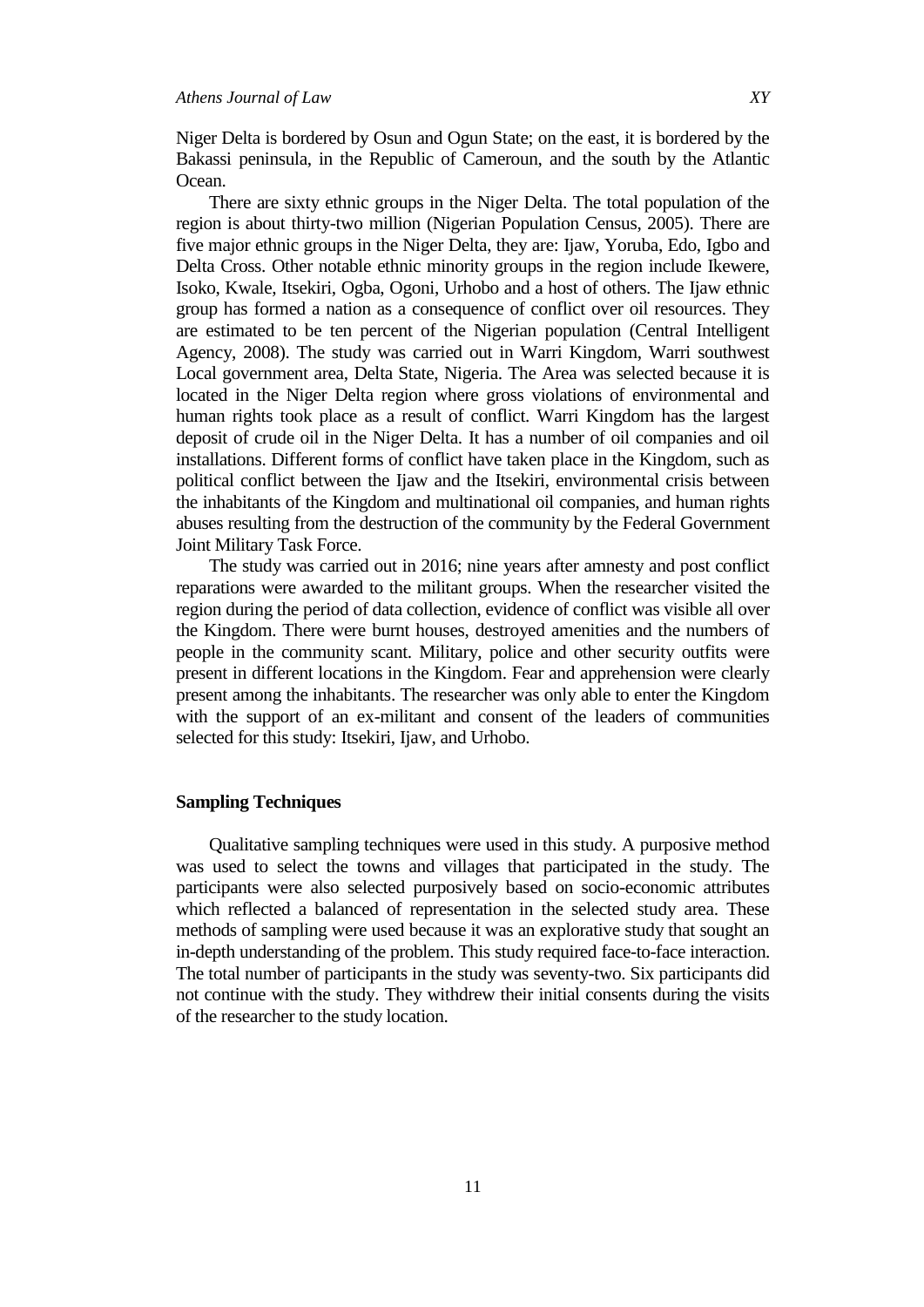*Vol. X, No. Y Folami: Distributive Justice Narratives among Different Ethnic Groups…*

| <b>Participants</b>                        | Itsekiri | <b>I</b> jaw | Urhobo | Total |
|--------------------------------------------|----------|--------------|--------|-------|
|                                            |          |              |        |       |
| <b>Political Office Holders</b>            | 03       | 03           | 03     | 09    |
| Delta State Oil Producing Area Development | 03       | 03           | 03     | 09    |
| Commission                                 |          |              |        |       |
| <b>Traditional Figures</b>                 | 03       | 03           | 03     | 09    |
| Oil Company Workers                        | 03       | 03           | 03     | 09    |
| Non-Governmental Organisation Staffers     | 03       | 03           | 03     | 09    |
| Market women                               | 03       | 03           | 03     | 09    |
| Artisans                                   | 03       | 03           | 03     | 09    |
| <b>Militant Members</b>                    | 03       | 03           | 03     | 09    |
| Total                                      | 24       | 24           | 24     | 72    |

**Figure 1.** *Distribution of In-depth Interviews by Respondents*

Source: Fieldwork, 2019

#### **Method of Data Collection**

Qualitative methods of data collection were used to gather information from the participants. As mentioned above, the study was an exploratory one which employs qualitative methods of data collection. In-depth interviews were conducted among seventy-two respondents in the selected areas. Permission was sought from the participants and different associations/organisations to which each respondent belongs, before any interview was conducted. Many associations/ organisations forbid their members from granting interviews without permission, most especially the multinational oil companies' staff because of the worries about information being stolen and use against the organisation in future. High-level consultations were initiated by the researcher to get consent of these associations/ organisations before the data collection. Transport fare was given to the respondents from the Travel Grant secured by the researcher from Boston University West Africa Research Centre.

The study was limited to data intended to reflect the views of the wider Niger Delta community rather than individuals who have experienced severe trauma since the purpose of the study was to understand how distributive injustice among ethnic group could promote conflict in the Niger Delta. Arrangements were made in case of inadvertent inclusion of victims of severe trauma. Referral networks were arranged with local NGOs to give supports for individuals if this happened. This was not necessary however in the end. Discussants were members of the community, but none were victims of rape, widows, and widowers.

This study used in-depth interview guide to gather information from participants. The interview guide consisted of semi-structured questions. The guide contained a series of qualitative questions on how distributive injustice and conflict are interrelated. What forms and types of redress women and men desire in the Niger Delta conflict. How the narratives of distributive injustice enhance understanding of ethnic conflict and a series of other questions on the application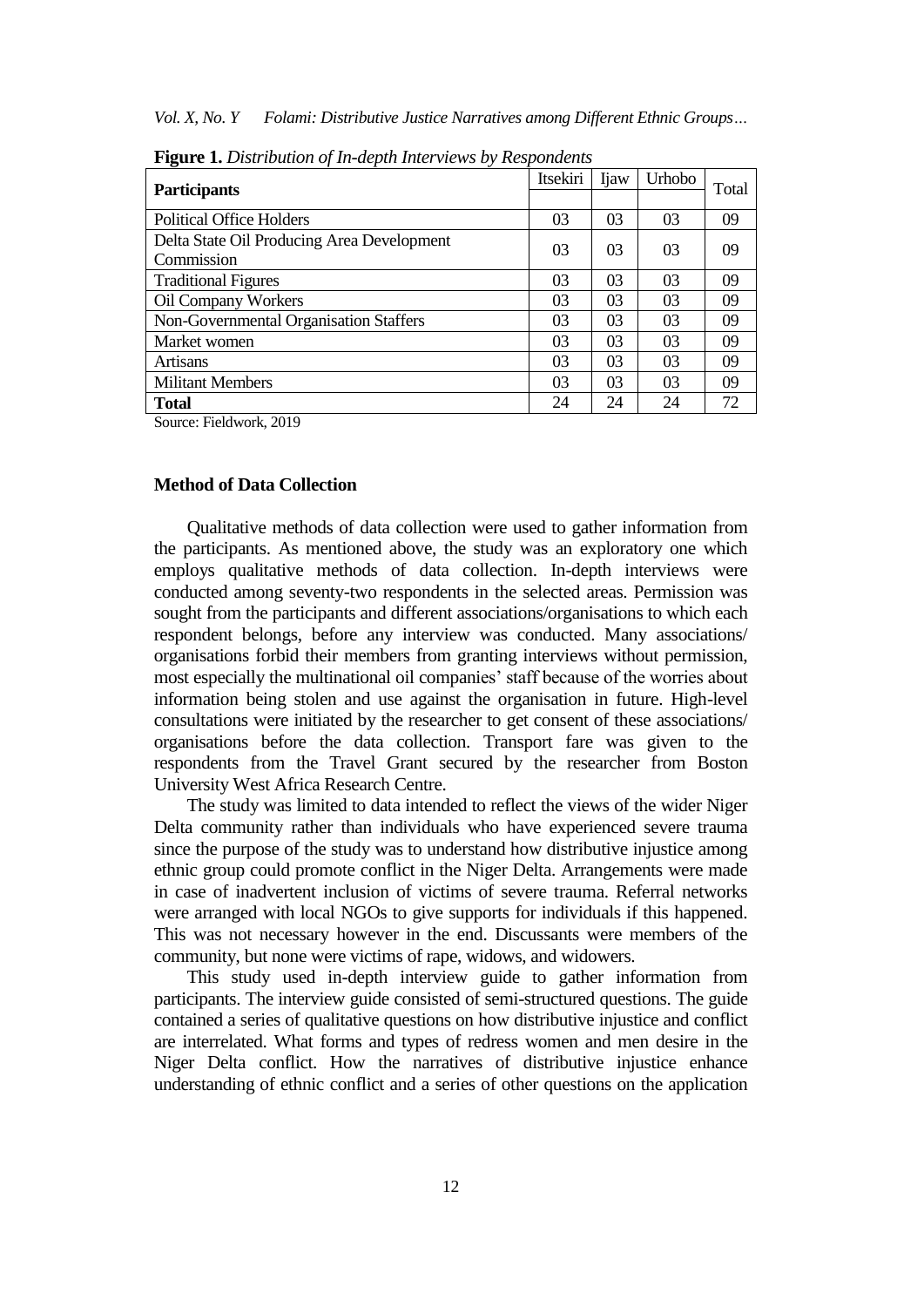## *Athens Journal of Law XY*

of distributive justice to address human rights violations, and ensure recognition of political and civil rights in the Niger Delta region.

#### **Data Analysis**

Thematic analysis of qualitative data collected was used in this study. Themes for analysis were generated by the researcher during the interviews processes and from the literature review. The themes that emerged for analysis in the study including: conflict; divisions; marginalisation; benefit; politics and power; and socio-economic

#### **Findings**

In this section, the findings from the analysis of data collected were reported. The findings were categorised as follow: Conflict; divisions; marginalisation; benefit; politics and power; and socio-economic.

#### **Conflict**

In this study, the roots of the Niger Delta conflict were examined. It was noted above, the Niger Delta is comprised of nine States and different ethnic groups. These ethnic groups have different reasons for conflict. Many were agitating for political recognition, creation of additional local authorities and economic empowerment, and many were asking for control of resource. To get the attention of the authorities and to get their demands recognised, different ethnic groups directed their focus towards oil benefits distribution injustice. This was revealed in the first in-depth interview conducted with a director of a nongovernmental organisation who participated in the study. He said that it was an agitation for resource control and recognition in the distribution of wealth that aroused the interest of different ethnic groups in the Niger Delta conflict. This was confirmed by a woman leader who participated in in-depth interviews. She said that women supported men in the struggle directed towards environmental and human rights protection.

Conflict in the Niger Delta among the ethnic groups was as a result of inequality, marginalisation, segregation and alienation of other communities by oil bearing communities. Every ethnic group wants proceeds of oil exploitation and exploration to be extended to them.

Ethnicity and conflict are closely associated in the Niger Delta. Marginalisation of one ethic group by the other leads to a protracted ethnic conflict in the region. Potentially, distributive injustice festered ethnic hatred and tensions in the Niger Delta region.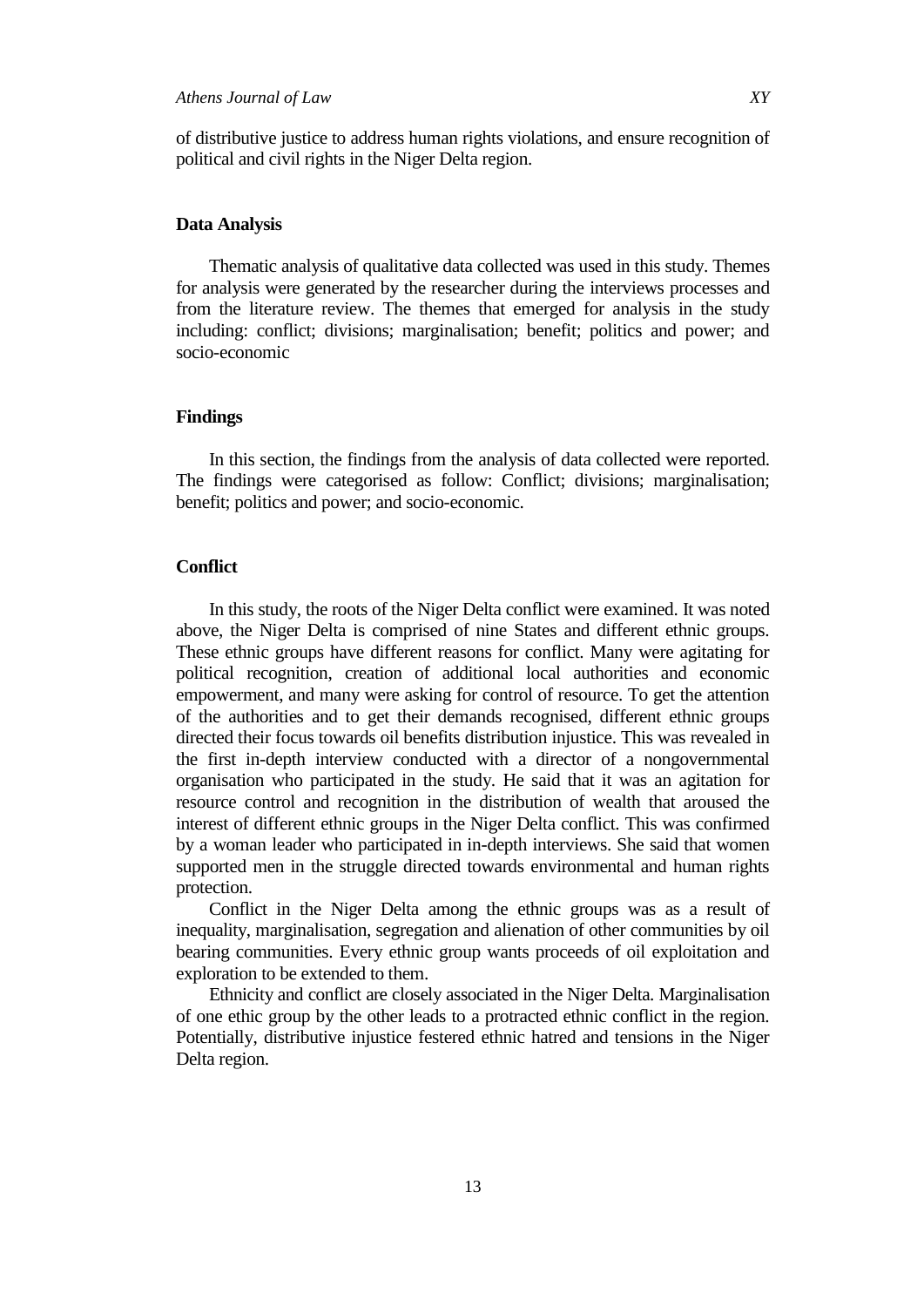## **Politics and Power – Conflict**

Ethnicity in the Niger Delta is examined from the point view of politics. Government practiced divide and rule among the inhabitant of the region. Many people opted out of politics because they did not see any benefit accrued from involving in politics. Politics is the region favoured the group that had people in the position of authorities. A youth leader added:

Since the creation of Delta State, an Ijaw man has not emerged a governor of the State. The usual campaign is that the nation"s president is an Ijaw man. But, this is a state affair. We must have an opportunity to serve at the State highest office.

Clearly, the ethnic division was pervasive and described as "everywhere" and reflected, according to participants, in "everything". A female youth leader claimed:

Ethnic divisions are everywhere in this community. There are divisions in the market, government ministries, among the artisans, professionals and nonprofessional, and politicians. People belong to different associations that are identified with their ethnic group.

A Director of an NGO said: Ethnic division is reflected in everything people do. It is easier for a foreigner to buy a parcel of land in Warri than the indigenes to be allocated a parcel of land outside his/her ethnic group. The Urhobo are not ready to welcome the Itsekiri. What brings them together is school because government determines the allocation of pupils to primary and post-primary schools.

It is evident in this paper, therefore, that ethnic divisions contributed to the protracted Niger Delta conflict but were also exacerbate by the conflict. The causes of the conflict, as noted above are interwoven and interlinked. But there is little doubt that oil companies and federal government patronised the ethnic groups that possessed oil resources and neglected others. The neglect of ethnic groups without oil compounds the Niger Delta conflict had severe consequences on both men and women in the region.

#### **Ethnic Divisions - Conflict**

Ethnic divisions characterised the relationship among the Niger Delta inhabitants. The people of the region were living together in peace before oil politics divided them. Ethnic divisions led to ethnic conflicts between Ijaw and Itsekiri; Itsekiri and Urhobo in the Niger Delta. Conflict between ethnic groups is always over land distribution and the ownership of land, most especially a piece of land with commercial oil deposits. As noted above, the participants said that the Niger Delta conflict created divisions among the inhabitants of the region. They said that before the conflict the three major ethnic groups in Warri lived like brothers, sisters and neighbours, that is, the Ijaw, the Urhobo and the Itsekiri. The conflict created a deep division among these ethnic groups. The participants also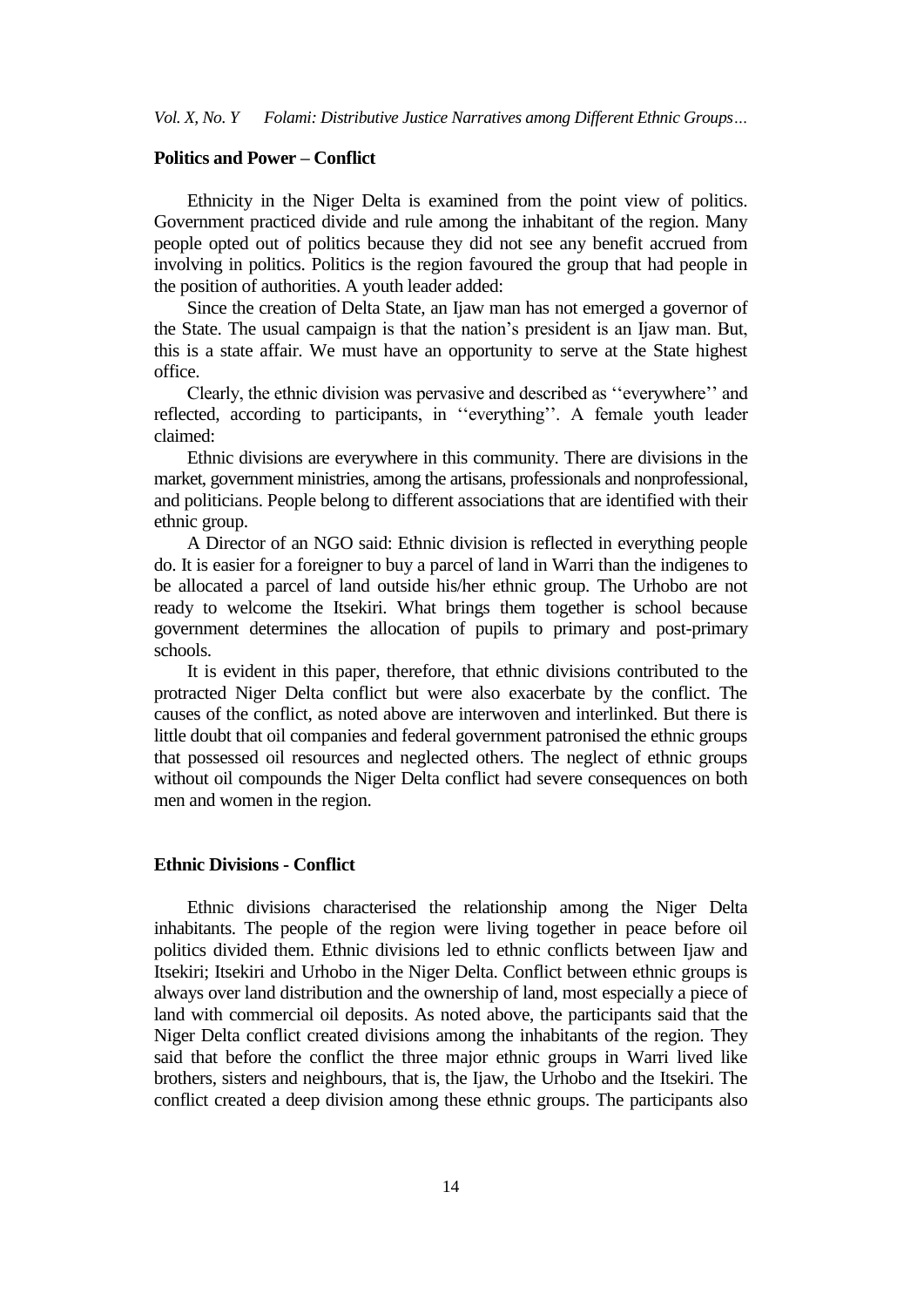said that government and oil companies were fond of creating disunity in the region. Participants assumed that government used favouritism and nepotism to divide the inhabitants of the region. Oil companies used royalties, contracts and employment as weapons of division. Many interviewees said that some ethnic groups were favoured more than the others. They received contracts, jobs and money from multinational oil companies, while others were neglected. A political office holder described how the government used the availability and amount of oil extraction from communities as a determinant of government patronage. He said: The Itsekiri are more favoured in terms of contracts award and employment in the oil companies. They have people in high places in government and oil companies. Oil companies give employment to the Itsekiri more than the Urhobo and the Ijaw because Chevron has its oil rigs and platforms in the area.

Ethnicity has divided the inhabitants' unity of purpose. The inhabitants think and act in ethnically divided ways whenever it comes to the distribution of political and economic materials. Conflict between Ijaw and Itsekiri almost destroyed the entire Warri, a city that housed the regional headquarters of most of the oil companies. The political office holder went further to say:

Hardly the Itsekiri support other ethnic groups in the struggle for the emancipation of the Niger Delta. They are government allies. They are favored people. Government usually favoured them at the expense of other ethnic groups. For instance, the Itsekiri have become the Chairpersons of Warri South West and Warri South east Local Government than the Urhobo and the Ijaw. Favouritism and nepotism have created deep-seated hatred between Itsekiri and other ethnic groups in Warri. The other ethnic groups at times transferred aggression towards the Itsekiri, burnt and destroyed their communities.

There were always contestations between the Ijaw and the Itsekiri over perceived favouritism from the multinational oil companies. Chevron was considered to favour the Itsekiri because it has its oil rigs in the Itsekiri land. Another political office holder that participated in the in-depth interviews claimed:

Government sees the Itsekiri as the original settlers in Warri but this is not true. Warri belongs to the three ethnic groups Ijaw, Itsekiri and Urhobo. Look at the settlement patterns; you will agree with me that each ethnic group occupies a different quarter. Warri is no man"s land. It belongs to different ethnic groups.

#### **Marginalisation - Injustice**

Ethnic conflict affects the peace processes in the Niger Delta region. The Itsekiri complained of marginalisation during the peace process. The participants in the in-depth interviews said that the Itsekiri were not considered in benefits distribution processes because their involvements in the conflict were not recognised. Many Urhobo and Ijaw make accusations of favouritism against the Itsekiri. The Itsekiri are alleged to have collected contracts and appointments from the oil companies such as Chevron and Shell. A female youth leader observed:

Many times, government would not invite the Itsekiri to a peace meeting. The negotiators would say the conflict did not affect our community like others but this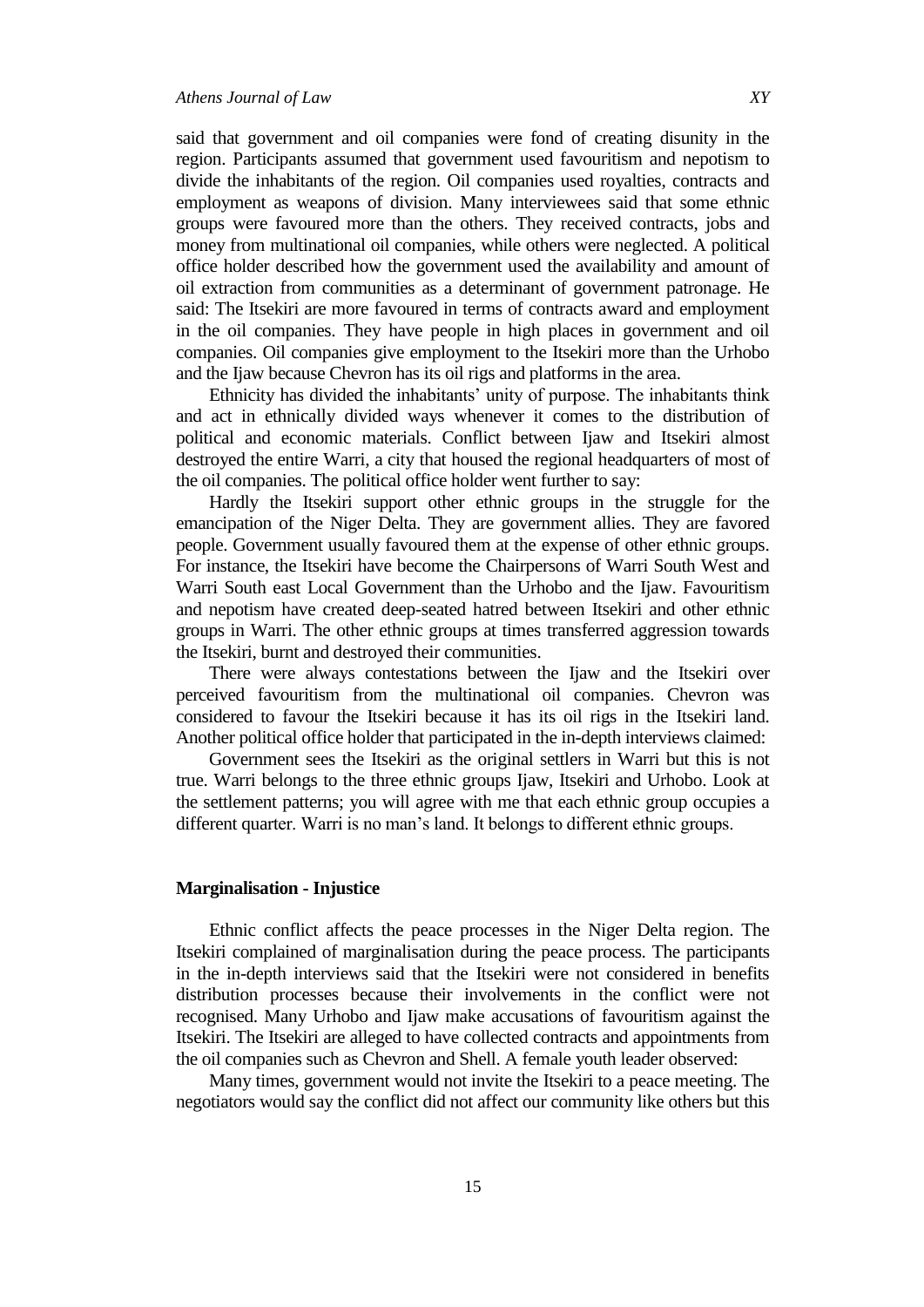is not true. Most of our villages and settlements were attacked and destroyed by the Ijaw militants and the Joint Military Task Force.

The divisions among the ethnic groups reflected the way the participants responded to the question on who are you fighting in the Niger Delta? A youth leader who was involved in the in-depth interviews said:

Land allocation causes a major conflict among the Ijaw, the Itsekiri and the Urhobo. In the region, if you get a portion of land, the resources on it belong to you. The oil companies usually patronise individuals and communities that possess oil fields. Ownership of land has become a major issue among the ethnic groups. It is common for an ethnic group to grab the land of the other. This usually generates conflict in this region.

#### **Benefits- Distributive Injustice**

Ethnic considerations were applied when negotiations were underway after the cessation of hostilities by the militant groups. The composition of the groups involved in the distribution of oil revenue was based on ethnic recognition. It was observed that the Ijaw ethnic group was mainly considered in the negotiation process. The Itsekiri and Urhobo were not adequately represented. A woman leader claimed:

When the government representatives wanted to talk to women in the community, they looked for elite women. The elite women have been disconnected with the grassroots. Government bribes them by given them money, appointments and contracts to talk to us. Government takes the voices of these women as other women"s voices but this is not so because they are not part of us in this community. They do not represent us because what they got ended in their pockets.

A participant in an in-depth interview said that ethnicity played a pivotal role on the ethnic militant groups that benefited from government largess. He said that militant groups that were of Ijaw extraction were favoured above other ethnic groups. The researcher asked a further question from a Director of an NGO as to why distribution of oil wealth was one-sided. He said that the so called ex-militant groups that consisted mainly of the Itsekiri do not fit the description of militants because their objectives were unconnected with the struggle. As revealed in the literature, the Itsekiri Native Youth Council is a socio-cultural association and they cannot be referred to as a militant group.

That said, the actual number of Ijaw compared to the Itsekiri and Urhobo benefitting from distribution from government compensation could not be ascertained because the Presidential Amnesty Committee did not provide an analysis of the beneficiaries on ethnic basis. Yafugborhi reported in the that there were alleged irregularities in the distribution of benefits of the Federal Government sponsored for the Itsekiri<sup>66</sup>. The Itsekiri National Youth Council (INYC) led by Esimaje Awani, called for a stop to further payments of the Itsekiri beneficiaries" monthly stipends to David Tonwe"s faction of INYC. The Itsekiri Native Youth

1

<sup>66</sup>Ugbajo Itsekiri USA, Inc. (2010).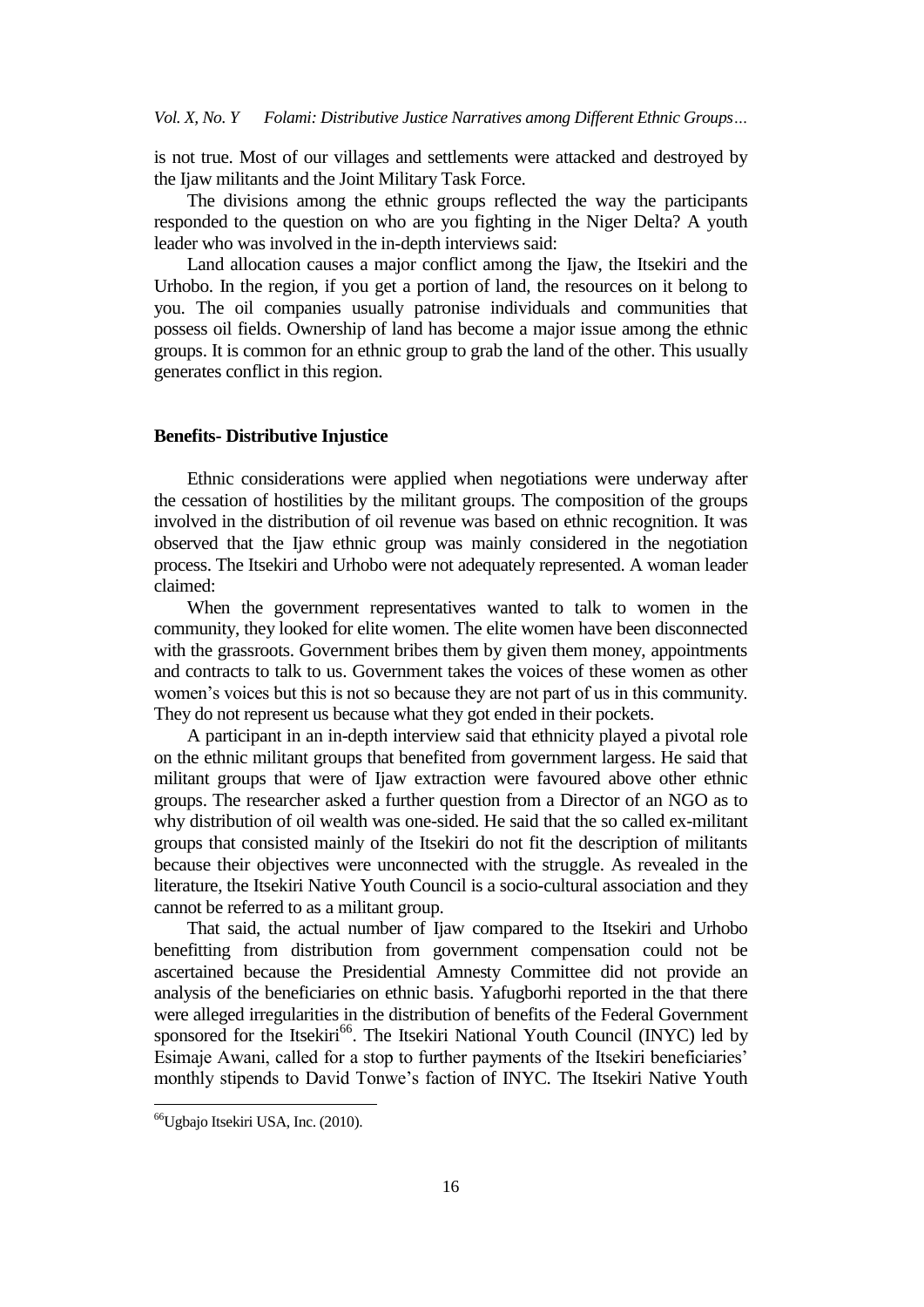Council, the name used to collect payment of benefits from the government, is unknown to the Itsekiris. No one knew what they were doing. A political office holder that participated in the second in-depth interview said: Majority of the militants that were given monthly allowance, collected scholarships and vocational training were majorly from Ijaw ethnic group. What about the Itsekiri? Government and oil companies enjoy dividing us in this region.

A political office holder corroborated this view: Many of the beneficiaries of oil wealth are from a particular ethnic group. The Itsekiri ex-militants were excluded. When the list of beneficiaries was released we realised that the names of the Itsekiri ex-militants were not include. The list contained the names of the Ijaw ex-militants as if the conflict affected the Ijaw alone. The conflict affected the Itsekiri, the Urhobo and the Ijaw.

As noted in the findings of this study, inhabitants of the Niger Delta demanded sharing of political offices, the creation of State structures, the creation of Local Government Headquarters, apology, oil bloc allocation, more compensation and the monetisation of benefits. Other demands included the rebuilding of communities, hospitals, markets, roads, schools, housing, scholarships, waterways, small cottage industries, electricity, recreation centres, and loans for agriculture. In the literature review, it is interesting to note that in some circumstances, national and administrative panels often recommended distributive justice for the victims of gross violations of fundamental human rights.

#### **Socio-economic - injustice**

Allocation of socio-economic facilities also had ethnic dimensions. Ethnicity played a major role in which ethnic group enjoyed government patronage. The government faced a problematic responsibility in the allocation of socio-economic facilities<sup>67</sup>. A political office holder said:

Most of the facilities provided after the conflict were located within the Ijaw community. The three ethnic groups were not contacted to determine the location and even distribution of these facilities.

Ethnic division affected where government offices were located. An interviewee in Delta State Oil Producing Area Development Corporations (DESPODEC) said: If your community does not bear oil deposit, please, forget about social amenities. Social facilities are provided by government as a weapon of politics in this region.

Ethnic divisions in the Niger Delta region were reflected in government institutions. DESPODEC for example, has three offices in Warri alone. Different offices were allocated to different ethnic groups. There are offices that were occupied just by the Itsekiri. The one for the Ijaw has employees from the Ijaw and the one for Urhobo has only Urhobo as their employees.

 $67$ Ihuanedo (2014).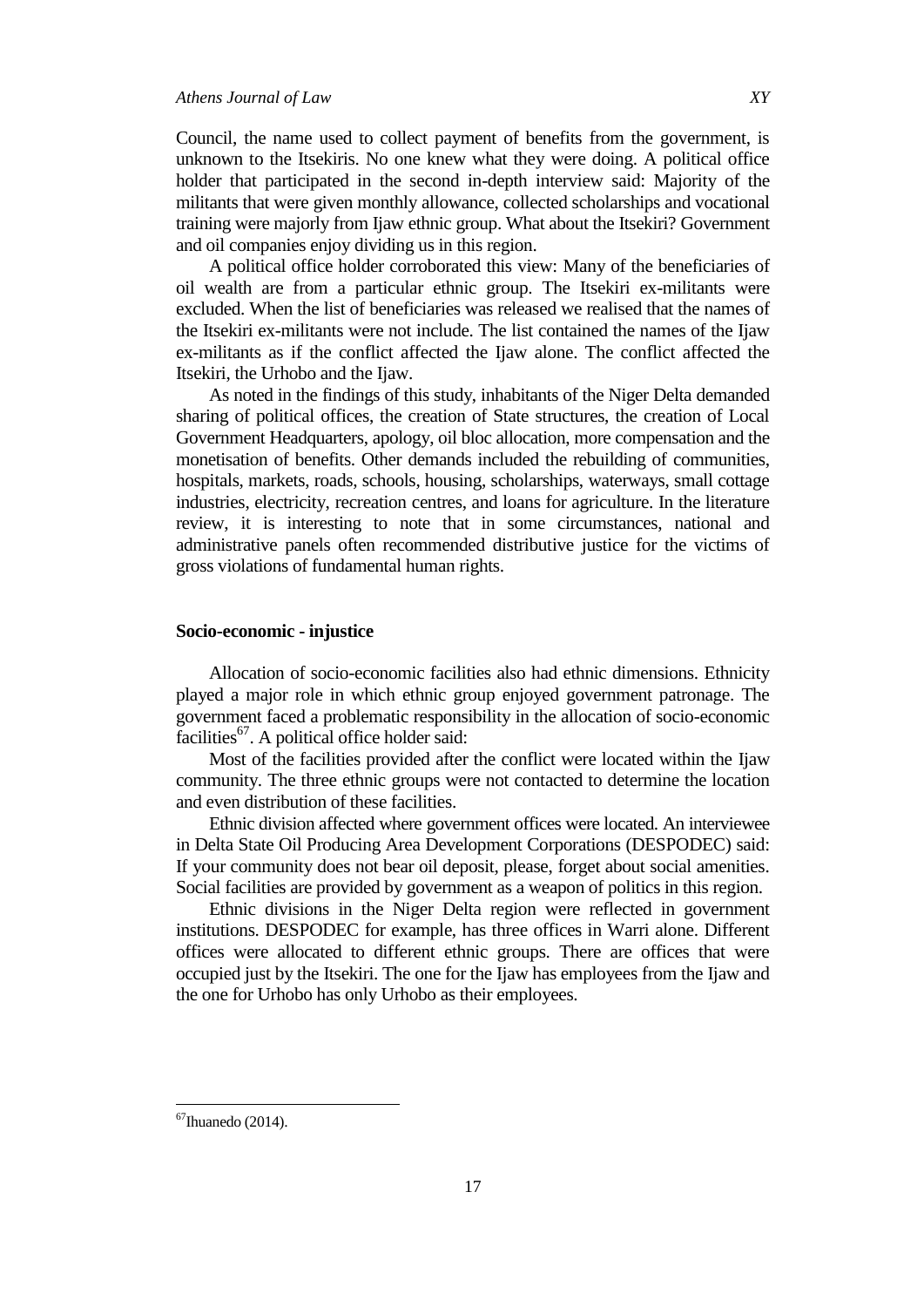## **Conclusion**

In this study, ethnicity is identified as a major narrative of the Niger Delta Conflict. Distributive inequality, environmental degradation and imbalanced socioeconomic distribution are also identified. Distributive Theory is the theoretical explanation adopted in the study. The theory pointed out that equity, and equality will reduce imbalance in the distribution of oil wealth in the Niger Delta. The theory also shows that only distribution of social, economic and political power based on equity, equality and need could bring enduring peace in the Niger Delta region.

As noted in the findings of this study, the general demands of the inhabitants of the Niger Delta could be stated as sharing of political offices, the creation of State structures, the creation of Local Government Headquarters, apology, oil bloc allocation, more compensation and the monetisation of benefits but distribution of these were ethnic based. Most ethnic groups in the region were neglected, abandoned, and discriminated against. However, women"s demands, on the other hand, included the rebuilding of communities, hospitals, markets, roads, schools, housing, scholarships, waterways, small cottage industries, electricity, recreation centers, and loans for agriculture. This finding supports the notion that women"s needs often slightly different from general demands in peacebuilding processes. This reason is majorly because of the socio- biological nature of women. These demands could be categorised as socio-economic and political justice. In the literature review, it is interesting to note that in some commissions, national, and administrative panels often recommended distributive justice for the victims of gross violations of fundamental human rights but the effort must be ready to accommodate every ethnic group in the Niger Delta. The provision of socioeconomic facilities should be the priority of the government, however, the region is abandoned, neglected and underdeveloped, as noted in the findings of this study. These are attributed to ethnic tensions, and fuelling the Niger Delta conflict. In this study, it can be concluded that the provision of basic socio-economic rights is the constitutional responsibility of the government, and this should be the major focus of any form of peacebuilding processes in the Niger Delta. Distributive justice including fairness, equity, and equality should be the focus of socio-political actors in order to ensure enduring peace in the Niger Delta, Nigeria.

## **References**

- Abiola, A.C. (2002). "Chevron ignores demand of women for employment and clean environment" ERA Field Report #103, July 14. http://amazonwatch.org/news/2013/ 101smooth-criminal-chevron-sues-rainforest-communities-it-contaminated
- Ajodo-Adebanjoko, A. (2017). "Towards ending conflict and insecurity in the Niger Delta region: A collective non-violent approach" in *African Journal on Conflict Resolution* 17(1): 9-27**.** https://www.ajol.info/index.php/ajcr/article/view/160582
- Akintunde, J. & M. Hile (2016). "Issues in resolving oil conflict in the Niger Delta" *Financial Nigeria*, 16 June.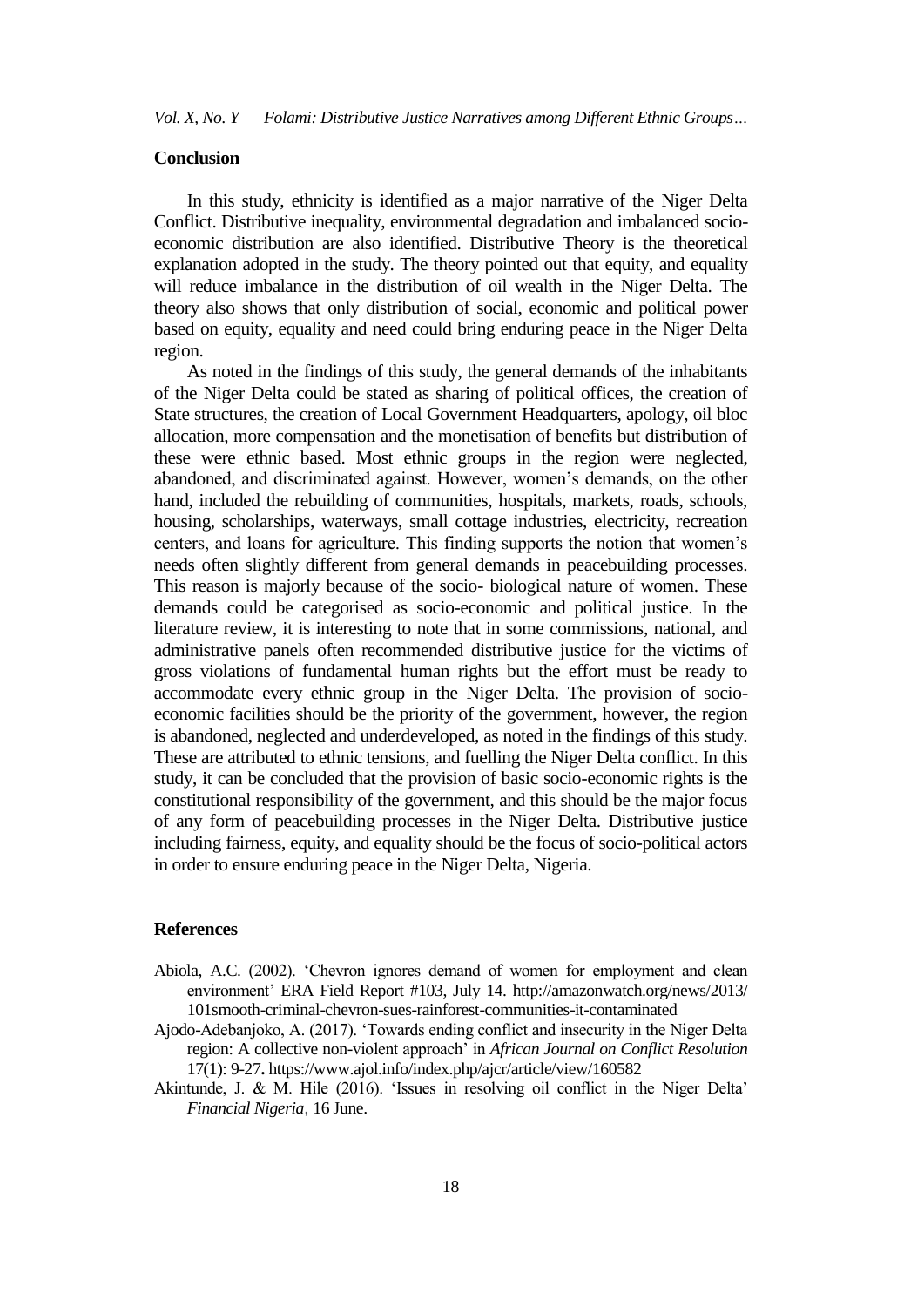- Amnesty International. (2009). "Press Releases" http://www.amnesty.org.uk/news\_details. asp?NewsID=18217
- Armstrong, C. (2012). *Global distributive justice*. Cambridge: Cambridge University Press.
- Anifowose, B., Lawler, D., Horst, D. & L. Chapman (2008). "Transportation in Nigeria's Oil and Gas Industry: an Environmental Challenge' in *Proceedings of the Postgraduate Researcher's Conference, Meeting Environmental Challenges in the Coastal Region of Nigeria* https://www.researchgate.net/publication/252627090\_Transportation\_in\_Ni geria%27s\_Oil\_\_Gas\_Industry\_an\_Environmental\_Challenge
- Anugwom, E. (2001). *'*Africa at Crossroads" http://www.unesco.org/most/crossroadsedl. htm
- Asuni, J.B. (2009). Blood Oil in the Niger Delta. (Special Report) the United States Institute of Peace. https://www.usip.org/sites/default/files/blood\_oil\_nigerdelta.pdf
- Bassey, C. (2002). "Framework for the Conflict Transformation Project in Warri" in T. Imobighe, C. Bassey & J. Asun (eds) *Conflict and Instability in the Niger-Delta: The Warri case* (1st ed.). Ibadan: Spectrum Books.
- Campbell, G. (2001). 'Days of Atonement: Searching for Justice in Nigeria'. Time *Magazine*. Central Intelligent Agency, 2008
- Courson, E. (2007). "Social Deprivation and Political Militancy in Gbaramatu Clan, Warri South West LGA Delta State, Nigeria'. Working Paper No. 15. Institute of International Studies, University of California, Berkeley, USA The United States Institute of Peace, Washington DC, USA
- Courson, E. & J. Bisinia (2009). Home.Sahara Reporters. http://www.saharareporters.com /index.php?option=com\_content&view=article&id=2793:global-attention-to-ongoin g-genocide-against-the-ijaws-of-the-niger- delta&catid=42:exclusive&Itemid=160
- Deutsch, M. (1985). *Distributive justice*. New Haven: Yale University Press.
- Douglas, O. (1999). *The Niger Delta Question*. Port Hartcourt; Riverside communications.
- Dworkin, R. (2000). *Sovereign virtue*. Cambridge, Mass.: Harvard University Press.
- Egere, H.D. (2021). "A contemporary geopolitical delineation of Niger Delta communities: Identity in coastal Nigeria" in *African Today*. https://doi.org/10.2979/africatoday.68. 1.06
- Ekpolomo, M. (2015). Ethnicity and dynamics of natural resources conflict in the Niger Delta of Nigeria. Doctoral Thesis submitted to King's College, London. http://kclpu re.kcl.ac.uk/portal/
- Emeseh, E. (2011). *The Niger Delta Crisis and the Question of Access to Justice*. London: Zed Books.
- Emued, C.O. (2013). "Challenges To Sustainable Peace And Security Beyond The Amnesty In The Niger Delta" in *Nigeria Afro Asian Journal of Social Sciences* 4(1): Quarter I.
- Enemugwem, J. (2009). "The Development of the Niger Delta of Nigeria, 1900-1966" in *Sustainable Development in Africa* 10(4):162-178.
- Gleichmann, C., Odenwald, M., Steerken. K. & A. Wilkinson (2004). *Disarmament, demobilisation and reintegration:a practical field and classroom guide*. Eschborn: GTZ.
- Human Right Watch (1999). http://www.hrw.org/reports/1999/nigeria2/Ngria993-05.htm
- Human Rights Documents. (2005). http://ap.ohchr.org/documents/alldocs.aspx?doc\_id= 10800
- Hunsaker-Clark, C. (2015). "Militia formation in the Niger Delta: Exploring action and reaction to the oil industry" in *Explorations in Anthropology*, 9(1):115-122.
- Idoko, I. (2013). 'The paradox of youth's unemployment in an oil producing country: The lesson from the Nigerian experience" in *International Journal of Business and Management Invention* 2(4):74-79.
- Ihuanedo, N. (2014). "Oporoza 14: Jonathan orders probe into reporters kidnap Otedo.com.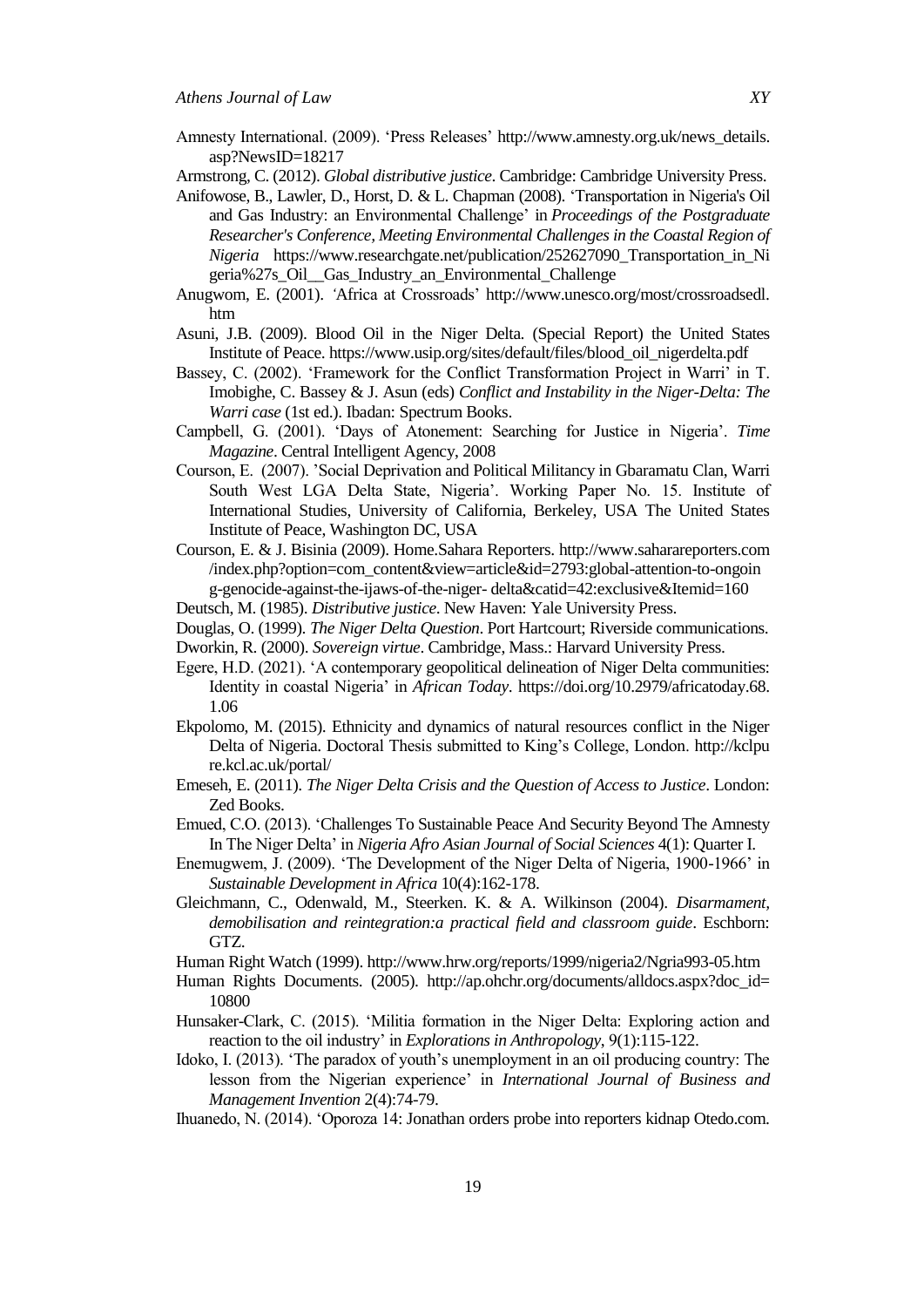Ihuanedo.ning.com." http://ihuanedo.ning.com/m/group/discussion?id=2971192%3 ATopic%3A125783

- Imobighe, T., Bassey, C. & J. Asuni *(2004) Conflict and instabilitiy in the Niger delta The Warri Case Paperback***.** Lagos: Spectrum Books Ltd.
- IRINnews. (2011). "Analysis: Niger Delta still unstable despite amnesty" http://www.irin news.org//report/94306/analysis-niger-delta-still-unstable-despite-amnesty
- Iyobhebhe, J. (2005). "The Resource Control Movement in Nigeria" in http://www.gamji. com/article4000/NEWS4767.htm
- Jekayinfa, A. (2002). "Implications of competitive ethnicity in the process of nation building in Nigeria" in *Nigerian Journal of Social Studies*, 4(1):1-6.
- Joab-Peterside, S. (2007). "The militarization of Nigeria"s Niger Delta: The genesis of ethnic militia in Rivers State Nigeria" Working paper, Berkeley: The United States Institute of Peace. http://oldweb.geog.berkeley.edu/ProjectsResources/ND%20Websi te/NigerDelta/WP/21-Joab-Peterside.pdf
- Kalejaye, K. (2012). Nigeria current proven oil reserves as at January1, 2012 stands at 36.2 billion barrels. *Nigerian Vanguard*. https://www.vanguardngr.com/2012/11/nigeriasoil-reserves-stands-at-36-2-bn-barrels/
- Maiese, M. (2013). *Distributive Justice.Beyond Intractability*. http://www.beyondintracta bility.org/essay/distributive-justice
- Makinde, O. & T. Adeyoke (2007). "Environment Law in Nigeria Energy and Natural Resources – Nigeria". http://www.mondaq.com/x/53804/Energy+Law/Environment +Law+In+Nigeria
- Martinez-Alier, J. (2002). *The environmentalism of the poor*. Northhampton, MA: Edward Elgar Pub.
- Kew, D. & D.L. Phillips (2013). "Seeking Peace in the Niger Delta: Oil, Natural Gas, and Other Vital Resources" in *New England Journal of Public Policy* 24:1-18.
- Mbanefo, G.F. and Egwaikhide, F.O. (1998). "Revenue Allocation in Nigeria: Derivation Principle Re-visited" in Amuwo, K. et al, (Ed.) *Federalism and Political Restructuring in Nigeria*, Ibadan: Spectrum Books Limited, pp. 32-65

Nuoli, O. (1978). *Ethnic politics in Nigeria*. Enugu, Nigeria: Fourth Dimension Publishers.

- Nozick, R. (1974). *Anarchy, State, and Utopia*. New York: Basic Books.
- Nwajiaku, K. (2005). "Between Discourse and Reality" in *Cahiers etudes Africaines*, 45(178): 457-496. doi:10.4000/etudesafricaines.5448
- Ojo, E. O. (2010). "The politics of revenue allocation and resource control in Nigeria: implications for federal stability". Federal Governance 7(1), 15-38. https://nbn-resolv ing.org/urn:nbn:de:0168-ssoar-342778
- Ojo-Olatunde, J. (2002). *The Niger Delta: managing resources and conflicts*. Ibadan: Development Policy Centre.
- Okoh, O. (2016). "Who controls Warri? how ethnicity became volatile in the western Niger delta (1928-52)" in *The Journal of African History* 57(2):209-230.
- Okolo, P. (2008). "Ethnic Relations and Violent Conflict in the Niger Delta: The Case of the Urhobo, Itsekiri and Ijaws of Delta State, Nigeria". *SSRN Electronic Journal*. doi: 10.2139/ssrn.1723221
- Okpongkpong, O.D. (2003). "Industrialization as key to national development. Port Hancourt, NG:MSS' cited by J.H. Enemugwem (2009) 'The developmemt of the Niger Delta of Nigeria, 1900-1966" in *Journal of Sustainable Development in Africa* 10(4): 162-178.
- Okwechime, I. (2013). Environmental Conflict and Internal Migration in the Niger Delta Region of Nigeria. (COMCAD Working Papers, 119). Bielefeld: Universität Bielefeld, Fak. für Soziologie, Centre on Migration, Citizenship and Development